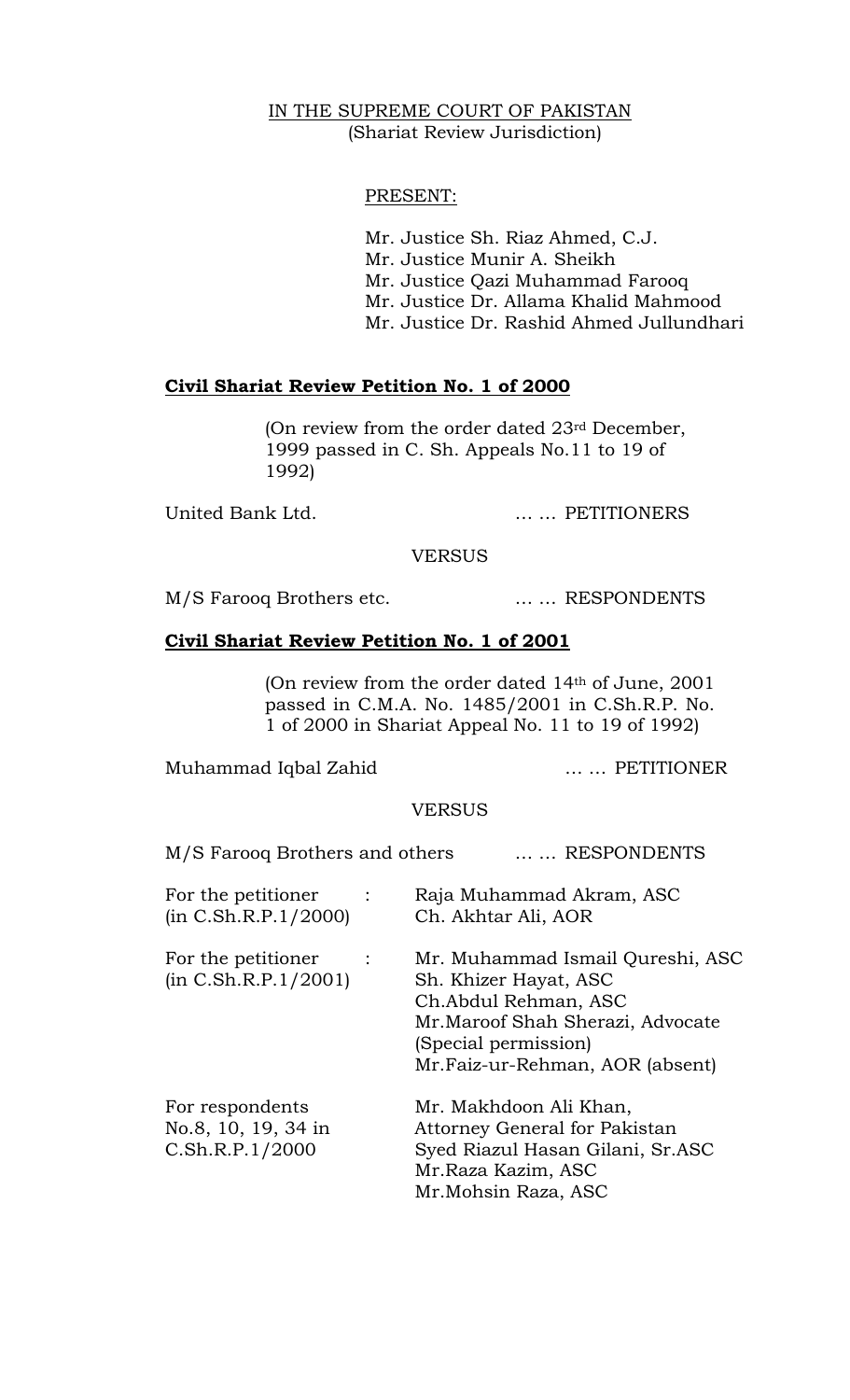|                      | Mr.Ali Kazim, ASC                                                                                                               |
|----------------------|---------------------------------------------------------------------------------------------------------------------------------|
|                      | Mr.Amir Hani Muslim, ASC                                                                                                        |
|                      | Syed M.Ayub Bokhari, ASC                                                                                                        |
|                      | Raja Abdul Ghafoor, AOR                                                                                                         |
|                      | Mr. Mehr Khan Malik, AOR                                                                                                        |
|                      | Mr.Khurram Hashmi, ASC                                                                                                          |
|                      | (by special permission)                                                                                                         |
| For Respondent No.17 | Mr. M.A. Farani, ASC                                                                                                            |
|                      | For Jamiat Ulema-e- Pakistan Mr. Hashmat Ali Habib, ASC<br>Engineer Muhammad Saleemullah                                        |
| Dates of hearing:    | 6 <sup>th</sup> , 7 <sup>th</sup> , 13 <sup>th</sup> , 14 <sup>th</sup> and 17 <sup>th</sup> to 22 <sup>nd</sup><br>June, 2002. |

# **ORDER**

 **SH.RIAZ AHMED, C. J.** - The United Bank Ltd. has filed Civil Shariat Review Petition No. 1 of 2000 under Article 188 of the Constitution of the Islamic Republic of Pakistan seeking review of the judgment dated 23rd December, 1999 passed by the Shariat Appellate Bench of this Court in Shariat Appeals No. 11 to 19 of 1992 whereby the judgment dated 14th November, 1991 of the Federal Shariat Court was affirmed and it was declared that *Riba* in all its forms and manifestations was prohibited by the Holy *Quran* and *Sunnah*. In consequence the Shariat Appellate Bench of this Court declared as under: -

- "(10) The following laws being repugnant to the Injunctions of Islam shall cease to have effect from 31st March, 2000: -
	- 1. The Interest Act, 1839.
	- 2. The West Pakistan Money Lenders Ordinance, 1960.
	- 3. The West Pakistan Money Lenders Rules, 1965.
	- 4. The Punjab Money Lenders Ordinance, 1960.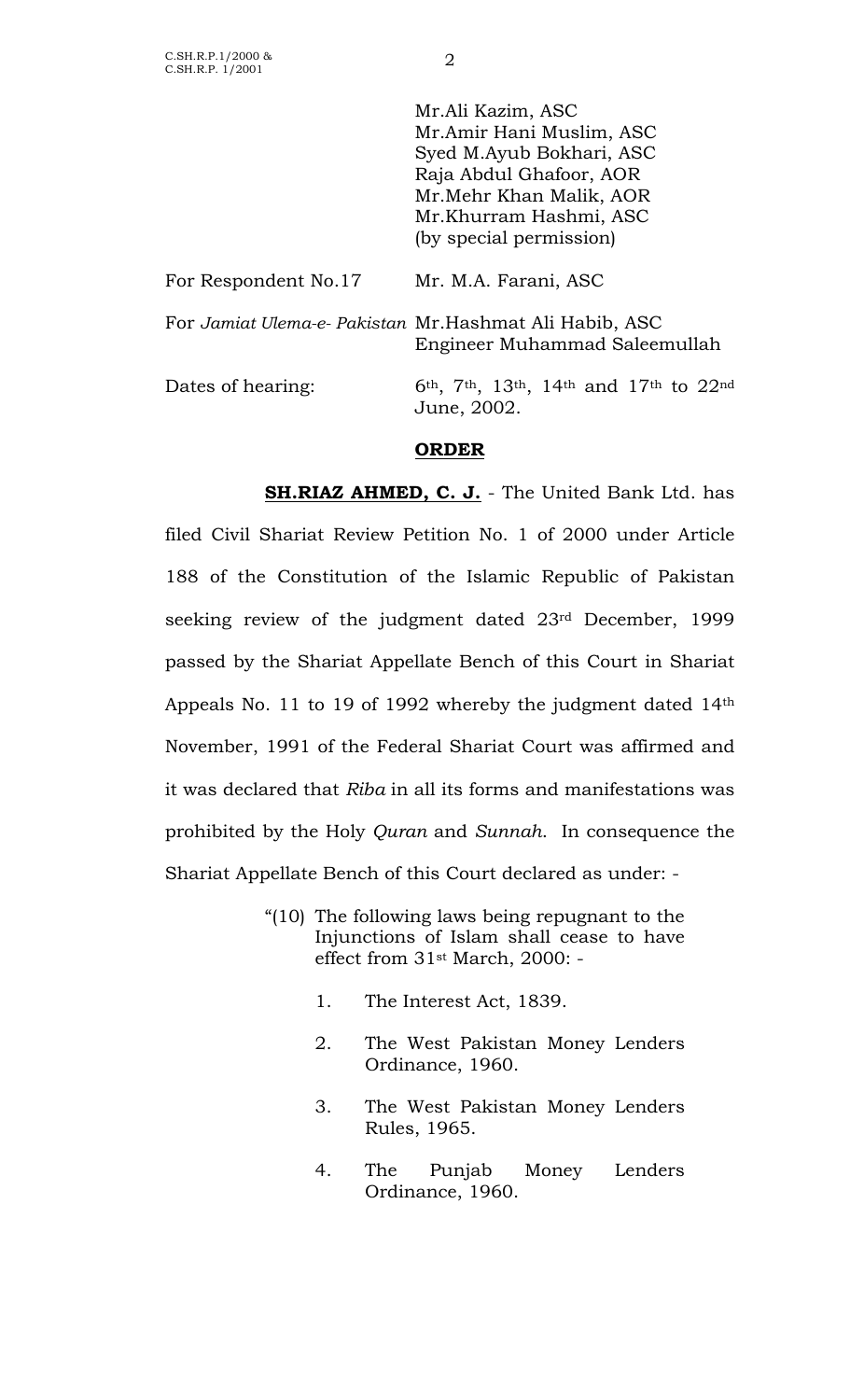- 5. The Sindh Money Lenders Ordinance, 1960.
- 6. The N.W.F.P. Money Lenders Ordinance, 1960.
- 7. The Balochistan Money Lenders Ordinance, 1960.
- 8. Section 9 of the Banking Companies Ordinance, 1962.
- (11) The other laws or the provisions of the laws to the extent that those have been declared to be repugnant to the Injunctions of Islam shall cease to have effect from 30th June, 2001."

Following measures were suggested in the judgment under review for transformation of the existing banking and economic system to the Islamic one: -

- "(1) Strict austerity measures to drastically curtail the Government expenditure should be adopted and implemented and deficit financing should be controlled as therein lies the solution to economic revival.
- (2) An Act to regulate the Federal Consolidated Fund and Public Account, Provincial Consolidated Fund and Public Account requires to be enacted by the Parliament and the Provincial Assemblies respectively. This law will have to take care of borrowing powers, purpose and the scope of monitoring process including all ancillary matters.
- (3) Laws providing for necessary prudential measures ensuring transparency be enacted. These laws may include laws like Freedom of Information Act, the Privacy Act and Ethics Regulations of United States, Financial Services Act of Britain.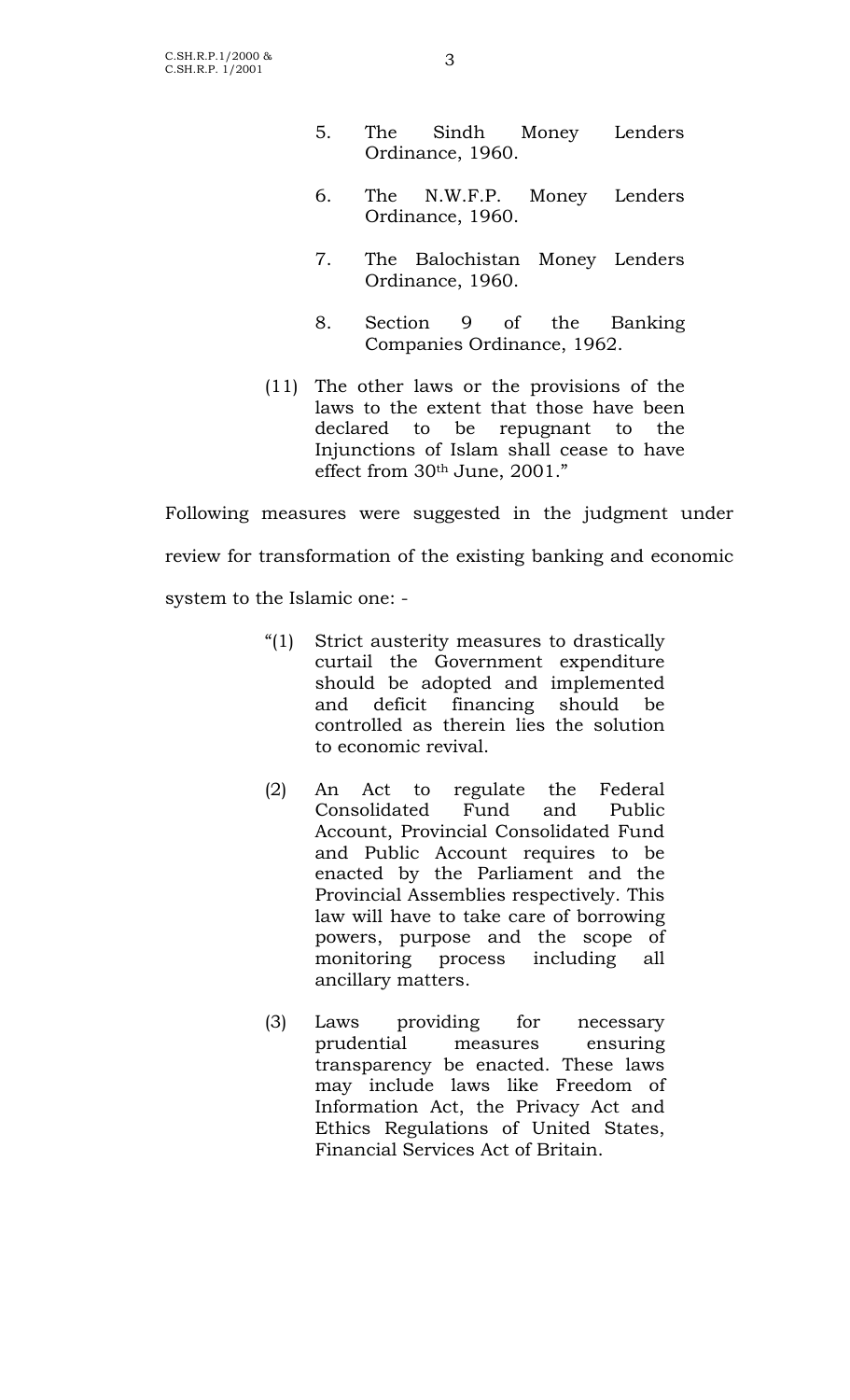- (4) Establishment of Institution like Serious Fraud Office to control white color and economic crimes.
- (5) Establishment of credit rating agencies in the public sector.
- (6) Establishment of evaluators for scrutiny of feasibility reports.
- (7) Establishment of special departments within the State Bank –
	- (a) *Shari'ah* Board for scrutiny and evaluation of Board's procedures and products and for providing guidance for successfully managing the Islamic economics.
	- (b) A Board for arranging exchange of information, financial institutions about feasibility of projects, evaluation thereof and credit rating of institutions, corporations and other entities.
	- (c) A Board for providing technical assistance to the financial institutions/banks with regard to the anomalies emerging in the practical operation of the financial institutions or difficulties arising during operation of financial products, transactions or arrangements between the financial institutions and the consumers/clients. This may also take the shape of Islamic Financial Service Institution. Such institutions will also work in the field of shares and investment certificates, underwriting promotion and market making to help in activation of primary and secondary markets. The rise of such institutions, whose functions include the promotion of financial instruments and to work as their catalysts in the financial market, would be of great help and support to Islamic Banking. Among the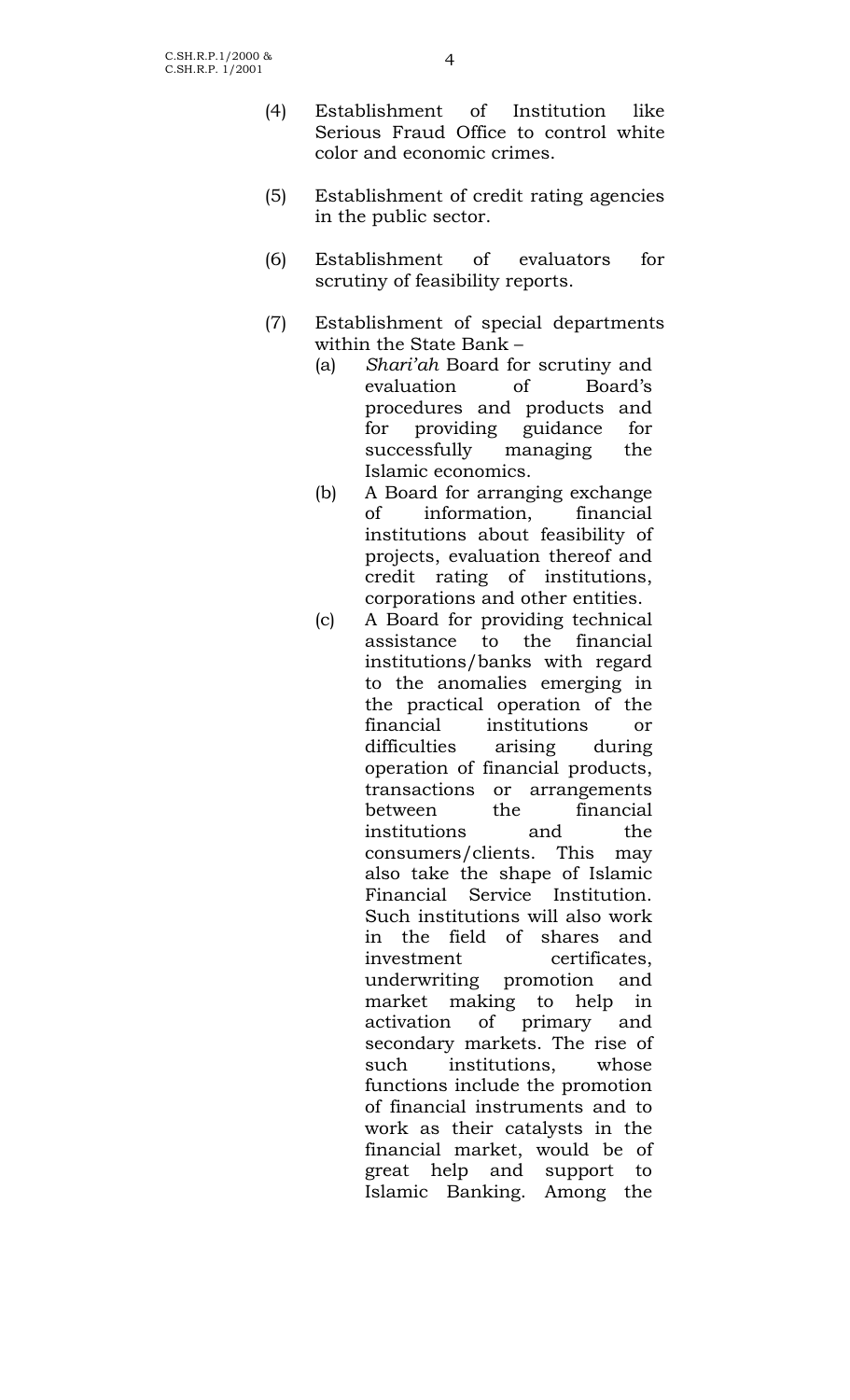factors which would help the creation and spreading of such institutions is the extension of tax incentives to their operation as well as to Islamic banks to benefit from their services.

The establishment of aforenoted Infrastructure is considered necessary by the economists for operation of the Islamic banking system with success."

Since the transformation of the existing system could not take

place instantly, the Shariat Appellate Bench directed as under: -

"Keeping all these aspects in view, we have decided to appoint different dates for different phases of the transformation. We, therefore, direct that:-

- (1) The Federal Government shall, within one month from the announcement of this judgment, constitute in the State Bank of Pakistan a high level Commission fully empowered to carry out, control and supervise the process of transformation of the existing financial system to the one conforming to *Shari'ah*. It shall comprise *Shari'ah* scholars, committed economists, bankers and chartered accountants.
- (2) Within two months from the date of its constitution, the Commission shall chalk out the strategy to evaluate, scrutinize and implement the reports of the Commission for Islamization of the Economy as well as the report of Raja Zafarul Haq Commission after circulating it among the leading banks, religious scholars, economists and the State Bank and Finance Division, inviting their comments and further suggestions. The strategic plan so finalized shall be sent to the Ministries of Law, Finance and Commerce, all the banks and financial institutions to take steps to implement it.
- (3) Within one month from the announcement of this judgment, the Ministry of Law and Parliamentary Affairs shall form a taskforce, comprising its officials and two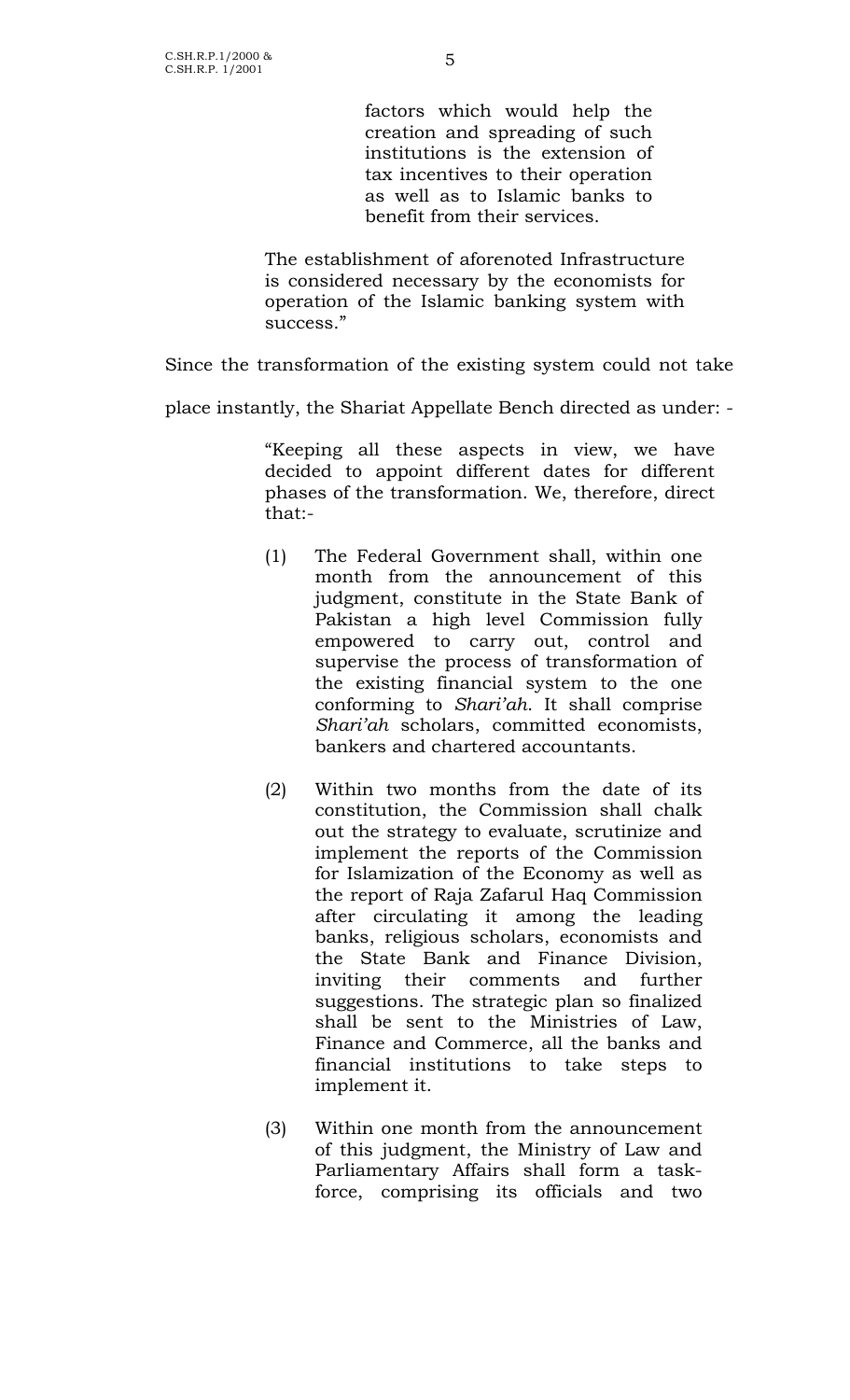*Shari'ah* scholars from the Council of Islamic Ideology or from the Commission of the Islamization of Economy, to:

- (a) Draft a new law for the prohibition of *riba* and other laws as proposed in the guidelines above;
- (b) To review the existing financial and other laws to bring them into conformity with the requirements of the new financial system;
- (c) To draft new laws to give legal cover to the new financial instruments.

The recommendations of the task force shall be vetted and finalized by the "Commission for Transformation" proposed to be set up in the SBP after which the Federal Government shall promulgate the recommended laws.

- (4) Within six months from the announcement of this judgment, all the banks and financial institutions shall prepare their model agreements and documents for all their major operations and shall present them to the Commission for transformation in the SBP for its approval after examining them.
- (5) All the joint stock companies, mutual funds and the firms asking in aggregate finance above Rs.5 million a year shall be required by law to subject themselves to independent rating by neutral rating agencies.
- (6) All the Banks and financial institutions shall, thereafter, arrange for training programmes and seminars to educate the staff and the clients about the new arrangements of financing, their necessary requirements and their effects.
- (7) The Ministry of Finance shall, within one month from the announcement of this judgment, form a task force of its experts to find out means to convert the domestic borrowings into project related financing and to establish a mutual fund that may finance the government on that basis. The units of the mutual fund may be purchased by the public and they will be tradable in the secondary market on the basis of net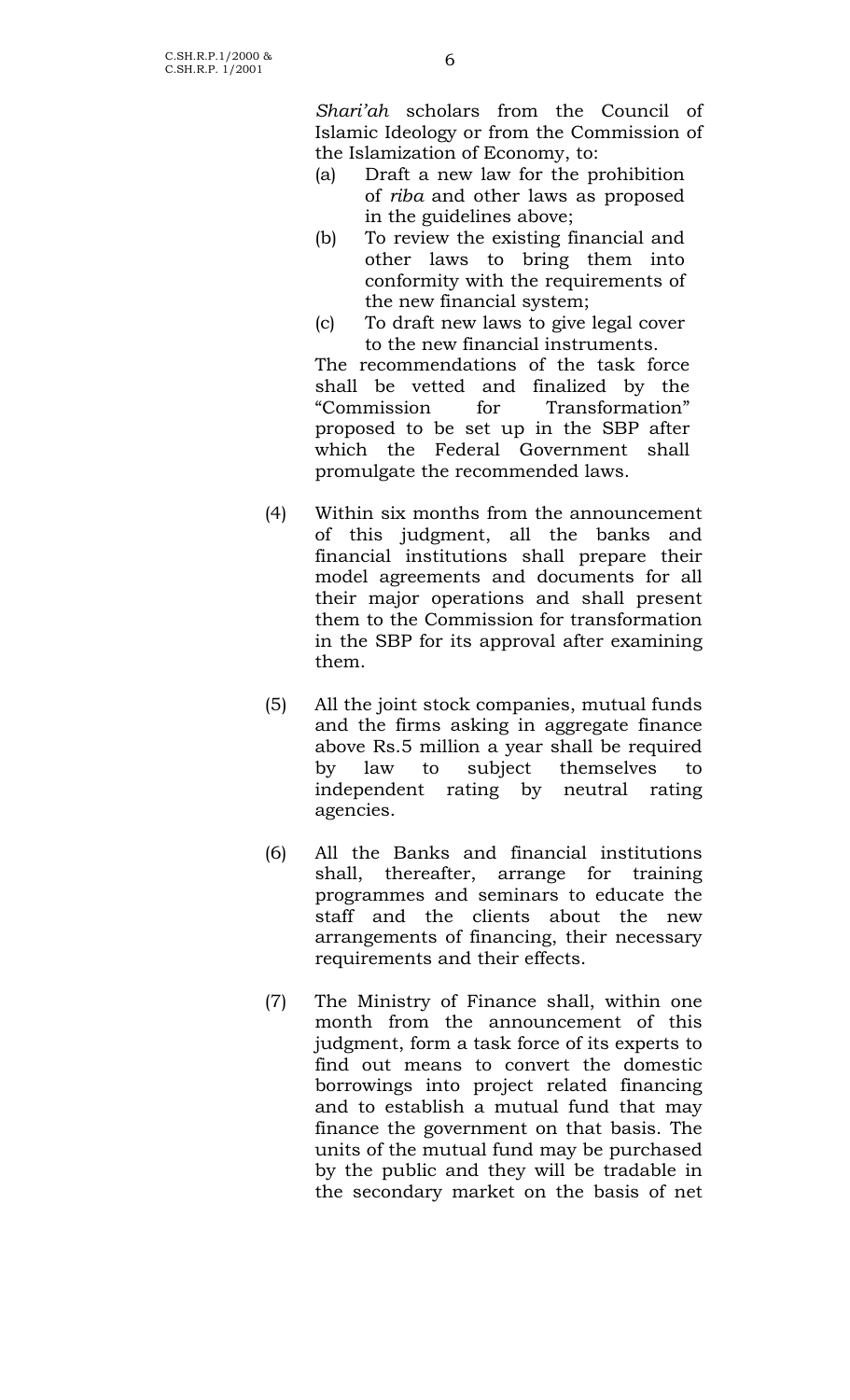asset value. The certificates of the existing bonds of the existing government savings schemes based on interest shall be converted into the units of the proposed mutual fund.

- (8) The domestic inter-government borrowings as well as the borrowings of the Federal Government from State Bank of Pakistan shall be designed on interest free basis.
- (9) Serious efforts shall be started by the Federal Government to relieve the nation from the burden of foreign debts as soon as possible, and to renegotiate the existing loans. Serious efforts shall also be made to structure the future borrowings, if necessary, on the basis of Islamic modes of financing."

2. In the year 2001 two miscellaneous applications (No. 1480 & 1485 of 2001) were filed in the above review petition with a composite prayer for suspension of the operation of the judgment and extension of time for its implementation. After hearing the Federal Government and the parties concerned this Court extended the period for implementation of the judgment till 30th June, 2002.

3. Civil Shariat Review Petition No. 1 of 2001 has been filed by Muhammad Iqbal Zahid and others seeking review of the order dated 14th June, 2001 with the prayer that the said order may be reviewed and recalled and the Federal Government may be directed to promulgate the Ordinance on *Riba*, which is stated to have been framed to bring all laws in conformity with the Islamic Injunctions.

4. At the commencement of hearing of these review petitions, objection to the constitutionality of the appointment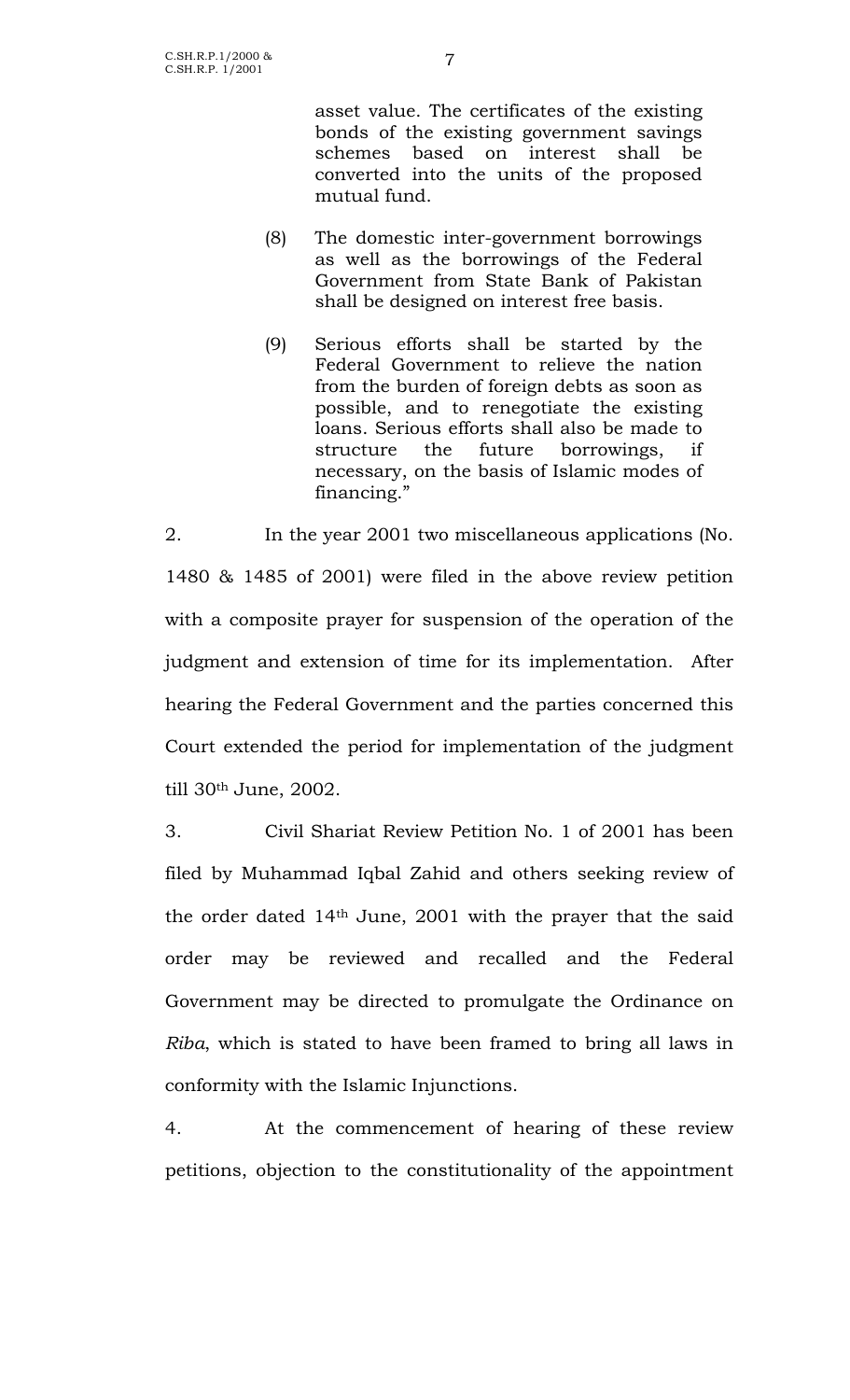C.SH.R.P.1/2000 & C.SH.R.P.1/2000 & <br>C.SH.R.P. 1/2001 8

of two of us (Dr. Allama Khalid Mahmood and Dr. Rashid Ahmed Jullundhri, *ad hoc* members of the Shariat Appellate Bench) was raised. It was urged that their inclusion in the Shariat Appellate Bench was unconstitutional and illegal. Without further going into this question, we may observe that the question of appointment of *ad hoc* members of the Bench cannot be raised collaterally. Furthermore, both the learned *ad hoc* members being recognized scholars, are on the panel of Ulema and their appointment meets the requirements of Article 203F(3)(b) of the Constitution. The objection is repelled.

5. In course of hearing of these review petitions, we have had the advantage of hearing M/S Raja Muhammad Akram, Sr. ASC, learned counsel for the United Bank Ltd., Mr. Makhdoom Ali Khan, learned Attorney General for Pakistan, M/S Raza Kazim and Dr. Syed Riazul Hasan Gilani on behalf of the Federation, M/S Muhammad Ismail Qureshi, Sr. ASC and Sh. Khizar Hayat, ASC on behalf of the petitioner in Civil Shariat Review Petition No. 1 of 2001, Mr. M.A. Farani on behalf of respondent No. 17, Engineer Muhammad Saleemullah and Mr. Hashmat Ali Habib, ASC on behalf of *Jamiat Ulema-e-Pakistan*.

6. Raja Muhammad Akram, Sr. ASC, learned counsel for the petitioner (UBL) placed reliance on verses 2:262 – 282, 3:130, 12:108, 18:49 – 50, 25:73 – 75, 30:39, 34:46 and 73:20 of the Holy *Quran* and relevant extracts from the books *Tarjaman-ul-Quran* by Maulana Abul Kalam Azad, *Tafseer-ul-*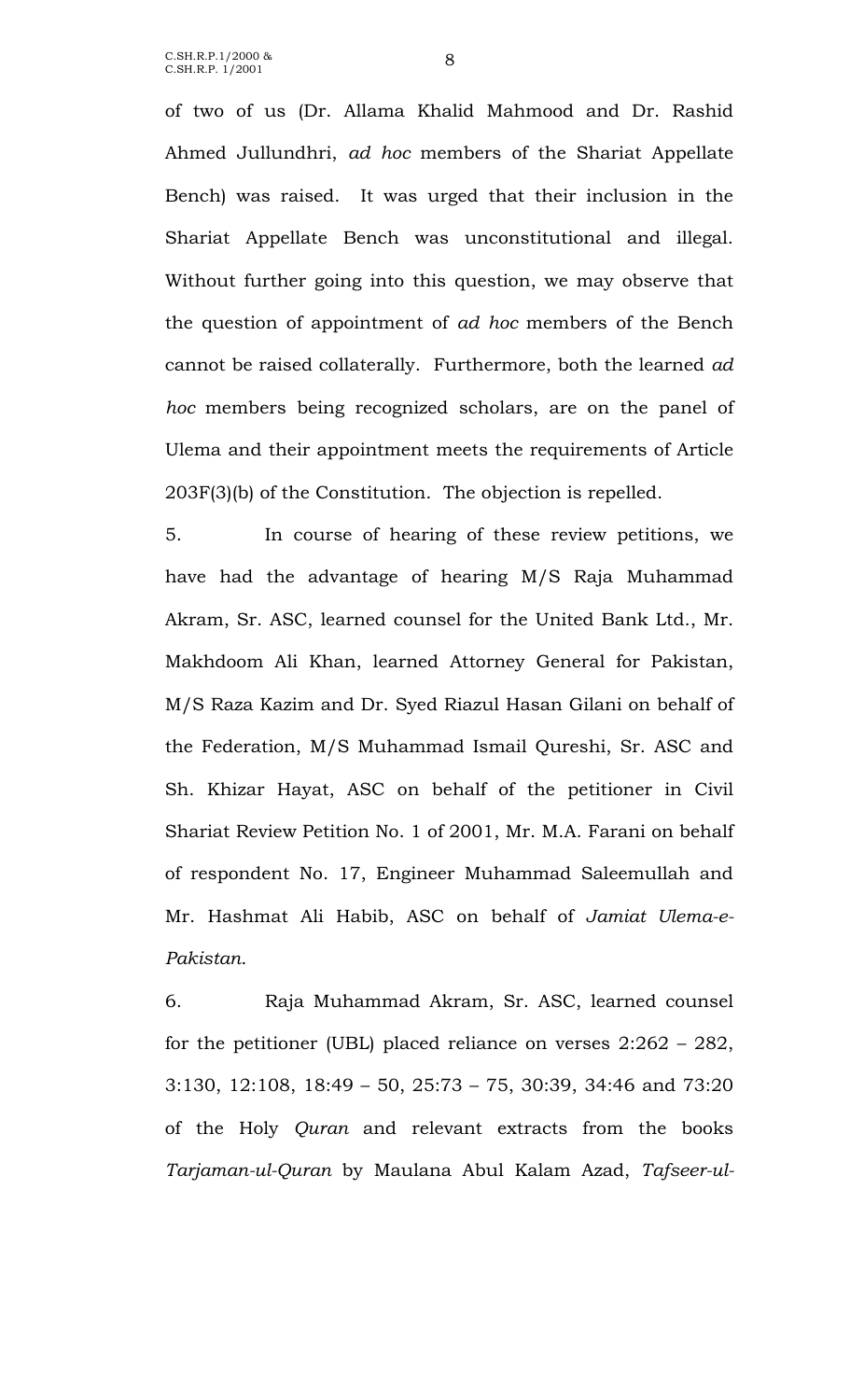*Quran* by Sir Syed Ahmed Khan and *Ma'arif-ul-Quran* by Mufti Muhammad Shafi to contend that verses 2:262 – 282 mainly refer to '*Sadqaat*', i.e. spending in the cause and for pleasing of Almighty Allah. *Riba* was finally prohibited in verse 3:130 which reads as under:-

> "130. O ye who believe ! Devour not Usury, Doubled and multiplied; But fear Allah; that Ye may (really) prosper."

He submitted that this verse does not prohibit what is reasonable and fair and all that it prohibits is 'doubled' and 'multiplied'. In verses 12:108, 25: 73 -–75 and 34:46 emphasis has been laid on the use of reason. The word " **بيع** " used in verse 2:275 includes sale, business, trade, investment, bargaining, etc., therefore, the present day banking business is covered by the term "**بيع**" . He submitted that the Shariat Appellate Bench has not properly distinguished the terms 'usury', '*Riba*' and 'interest'. The term '*Riba*' has not been defined in the Holy *Quran* and all that has been held in the judgment under review is based on *Qiyas* (analogy). The word 'usury' is a kind of '*Riba*' whereas the term 'interest' refers to 'profit'. From verses 2:278 – 280 the following principles are deducible, viz. (1) the believers should give up the remainder of *Riba* and if they do not, it would be war against Allah and the Holy Prophet (PBUH), (2) if the debtor is in financial difficulty, he should be given time, and if it is remitted by way of charity, that is best for the believers. In verse 2:273, it is ordained that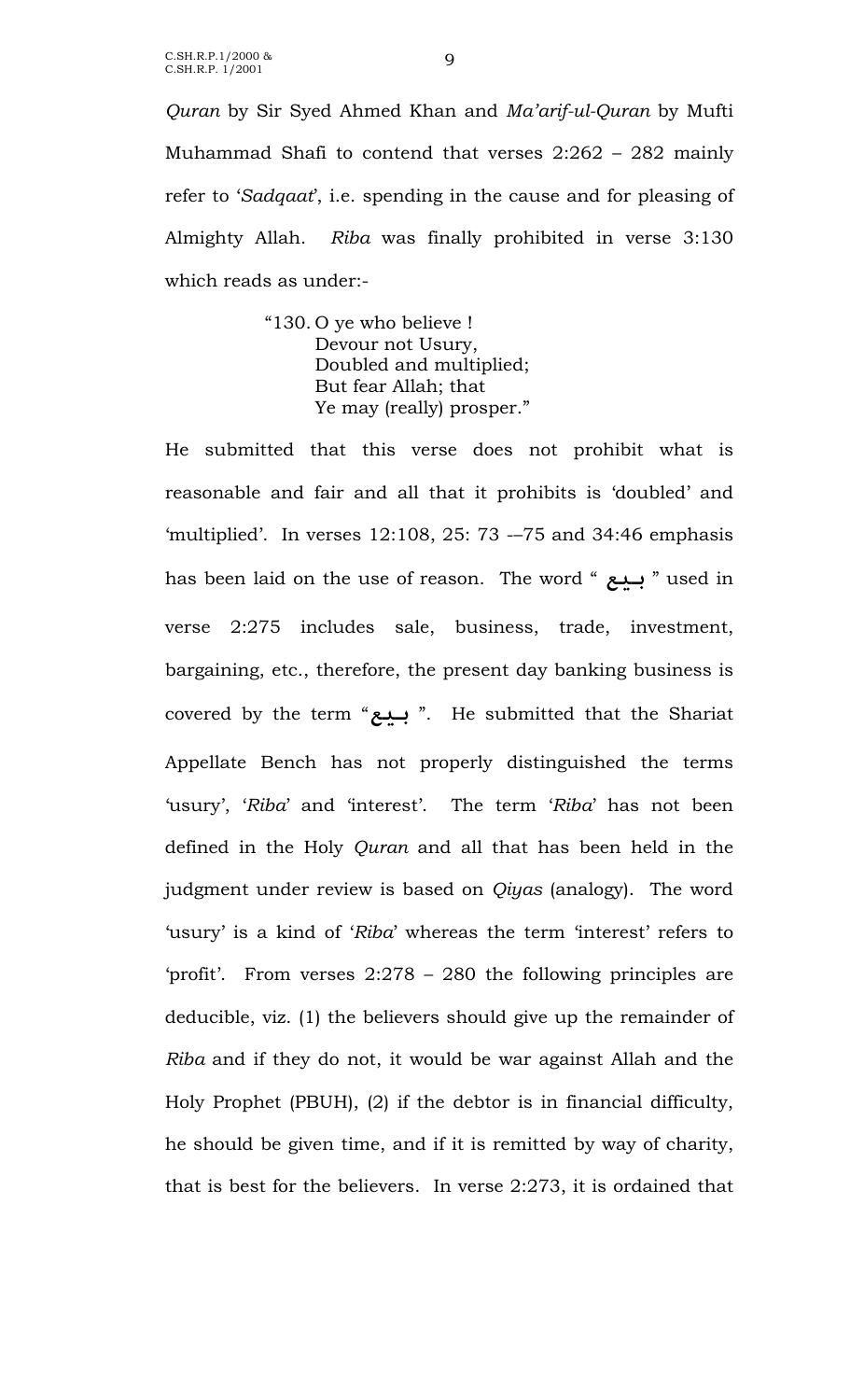*Sadqaat* (almsgiving) are for the poor and the needy who have been immobilized but they will not beg from all and sundry. Obviously, these principles are not applicable to an industrialist who has taken a loan of millions of rupees but to the poor and the needy. To the similar effect are verses 73:20, 18:49-50 and 2:270. There is a contrast/comparison between '*Sadqaat*' and '*Riba*' in the Holy *Quran* and emphasis has been laid on giving concessions/relaxations to the poor people. The banks cannot make '*Sadqaat*' in favour of industrialists.

7. Mr. Raza Kazim, ASC, learned counsel for the Federation argued that in view of the bar contained in Article 203B(c) of the Constitution, the Federal Shariat Court had no jurisdiction to embark upon declaring *Riba* as *Haram* i.e. illegal or impermissible inasmuch as by virtue of Article 38(f) of the Constitution a duty had been cast upon the Federal Government and not the Federal Shariat Court to eliminate *Riba* as early as possible and therefore the Federal Shariat Court as well as the Shariat Appellate Bench of this Court had no jurisdiction to step into the shoes of the Federal Government to eliminate *Riba* by fixing a time frame. He submitted that in pursuance of the judgment of the Shariat Appellate Bench the Federal Government formed one Commission and two task forces. The Task Force on Government Borrowing was formed in the Ministry of Finance to direct and facilitate the transformation of interest-based government borrowing into Islamic modes of financing. The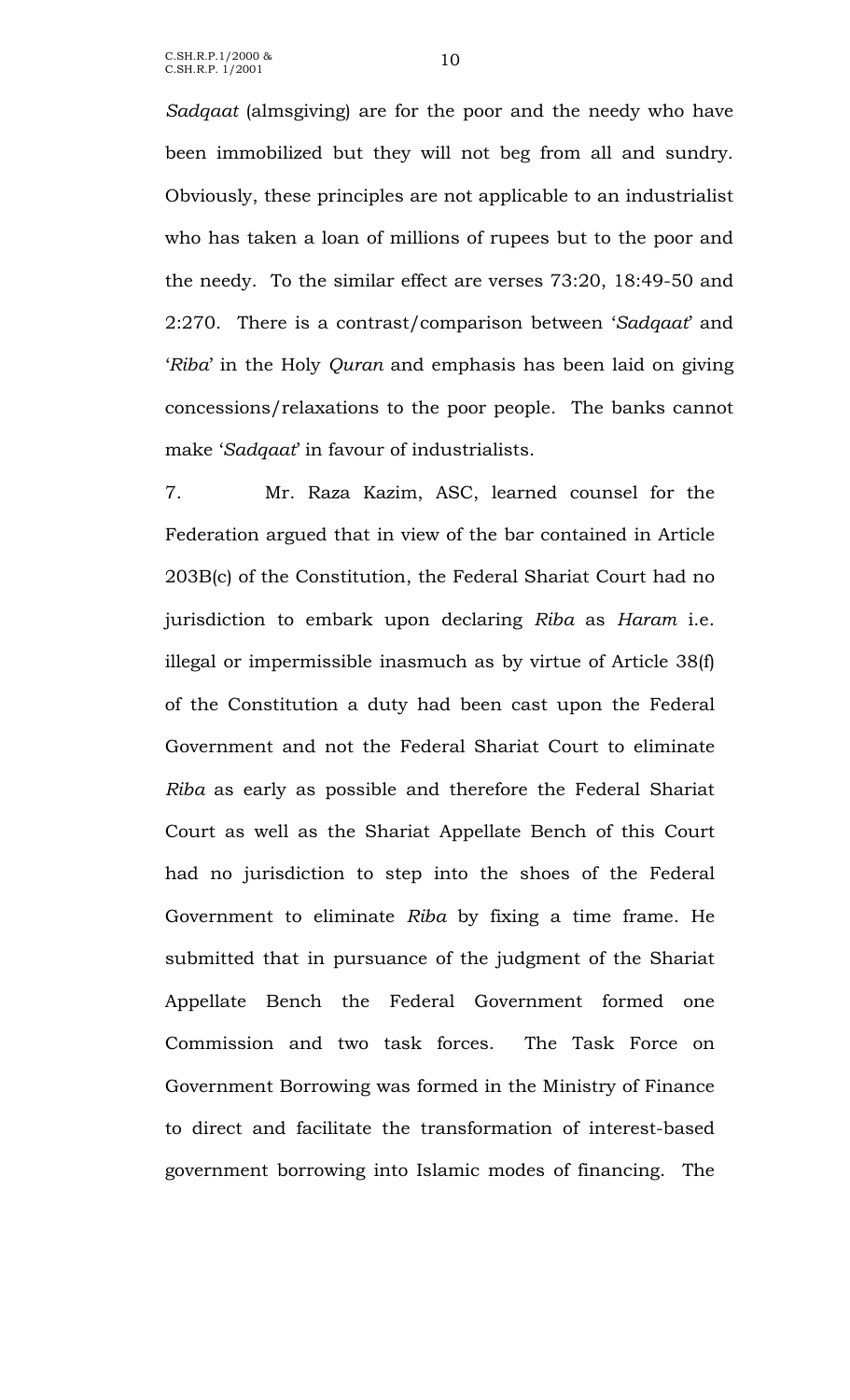C.SH.R.P.1/2000 & C.SH.R.P.1/2000 & 11<br>C.SH.R.P. 1/2001

other Task Force and the Commission were concerned with effecting a transition to compliance with *Shari'ah* in the financial sector and establishing a legal and regulatory framework to document an Islamic economy. The learned counsel pressed into service two affidavits filed on behalf of the Ministry of Finance and the State Bank of Pakistan. Para 33 of the affidavit filed by the Secretary, Ministry of Finance, at page 14 of the paper book reads as follows: -

> "That Government of Pakistan has made best possible efforts under Article 190 and Article 203D(3)(a) of the Constitution of the Islamic Republic of Pakistan, 1973 to find ways and means to implement the directives contained in paragraphs (7), (8) and (9) of the Order dated 23.12.1999 of Hon'ble Supreme Court of Pakistan (Shariat Appellate Bench) but has found that implementation of the said directives is not practical or feasible and if attempted will pose high degree of risk to the economic stability and security of Pakistan."

Para 25 of the affidavit filed by the Deputy Governor, State Bank of Pakistan at page 89 of the paper book reads as follows:-

> "That having taken a series of steps to promote Islamic banking described in para 21 above, and considering all other practical problems associated with the complete transformation of the financial system discussed herein, it is State Bank of Pakistan's considered judgment that a parallel approach will be in the best interest of the country. This means that Islamic banking is introduced as a parallel system of which a beginning has already been made, it is provided a level playing field vis-à-vis the existing conventional banks, and its further growth and development is supported by Government and State Bank of Pakistan through appropriate actions. This approach will eliminate the risk of any major costs/damage to the economy, give a fair chance to Islamic banks to develop alongside the conventional banks, and will provide a choice to the people of Pakistan, and the foreigners doing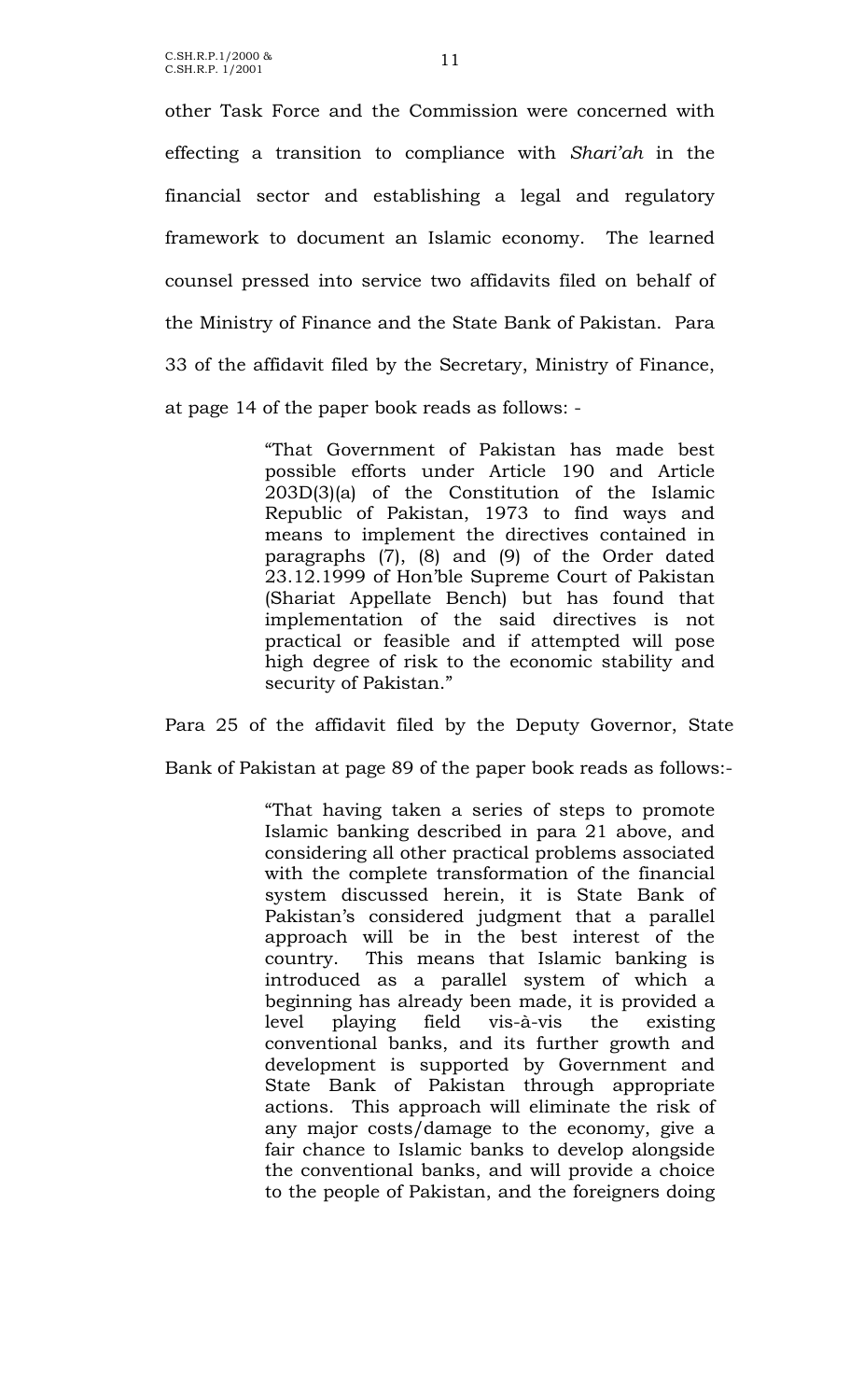businesses in/with Pakistan, to use either of the two systems."

8. Dr. Syed Riazul Hasan Gilani, Sr.ASC, learned counsel for the Federation at the outset formulated his contentions as under: -

- (1) The impugned judgment has amalgamated legal and moral aspects of *Riba*. Failure to distinguish between legal and moral aspects of *Riba* has resulted in violation of the Injunctions of Islam as laid down in the Holy *Quran* and the *Sunnah* of the Holy Prophet (PBUH) as well as the juristic opinions of Imam Abu Hanifa and other great jurists;
- (2) The enforcement of *Makrooh Riba* through State apparatus is against the *Sunnah* of the Holy Prophet (PUBH);
- (3) The consolidated definition which covers legal as well as moral aspects of *Riba* has taken the impugned judgment outside the jurisdiction of this Court;
- (4) While trying to define *Riba* the fundamental rule of *Tafseer* (interpretation) has been violated in the judgment inasmuch as while defining a negative injunction like *Riba* the prevalent practice and respective terminology used by the pre-Islamic Arabs is relevant. For that, only the reports narrated by the *Sahaba* (RA) and *Tabi'een* are admissible. Juristic inferences in this regard are neither relevant nor admissible;
- (5) Failure to define '*Qarz*' has rendered the entire complexion of the impugned judgment against the Shariat. The English word 'loan' is not the exact counterpart of the word '*Qarz*';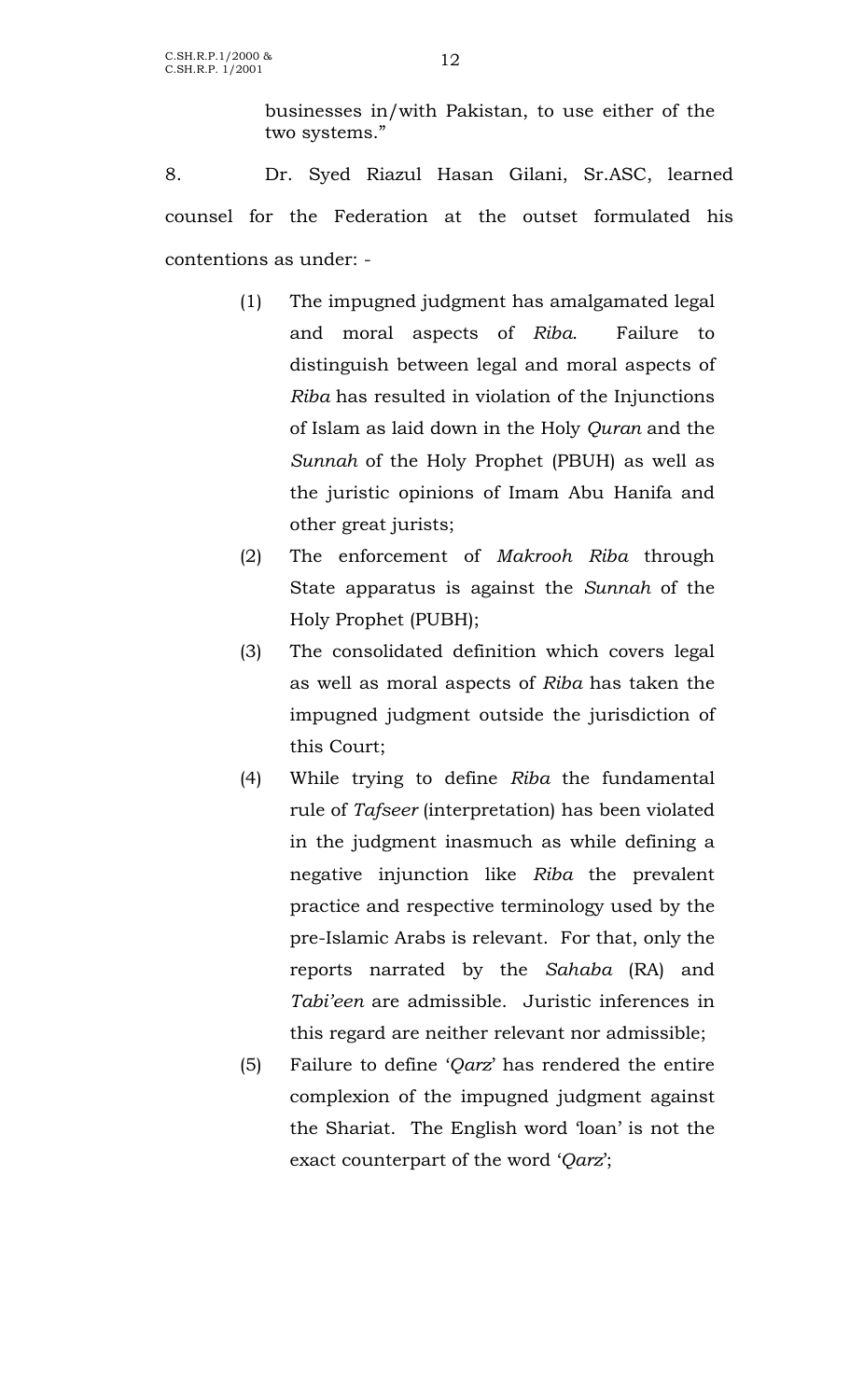- (6) The alternate modes of finance employed in the so-called Islamic banking have been held to be *Riba* by the most eminent jurists including Abdullah bin Abbas and Abdullah bin Umer. Moreover while suggesting measures for Islamization of the banking system, the views of Syed Muhammad Baqir-as-Sadar who represents Jafri school of thought have been ignored;
- (7) In the judgment the views on *Riba* and banking practice expressed by Shaikh Muhammad Abduhu', Shaikh Rashid Rida, Abdul Razzak Sanhuri, the former Shaikhul Azhar Mahmood Shaltut, Cairo, the present Shaikhul Azhar Dr. Muhammad Sayyid Tantawi, Abdul Wahab Khallaf and Dr. Maroof Daoualibi have been misread;
- (8) The law of *Riba* has wrongly been applied to the non-Muslims. In doing that not only the Holy *Quran* and the *Sunnah* of the Holy Prophet (PBUH) but also Fiqah Jafria has been violated;
- (9) The judgment under review holds indexation repugnant to the Injunctions of Islam without quoting any material from the Holy *Quran* and the *Sunnah*. While doing that, the juristic opinions of A`la Hazrat Maulana Ahmed Raza Khan Barelvi, Syed Muhammad Baqir-as-Sadar and present Sheikhul Azhar Dr. Muhammad Sayyid Tantawi have been ignored;
- (10) '*Zulm*' i.e. exploitation/oppression is the '*Illat'* i.e. cause or essential ingredient of *Riba*. It has wrongly been held in the judgment that '*zulm*' is not '*Illat*' but '*hikmat*' of *Riba*. Thus, the express verse of the Holy *Quran* and juristic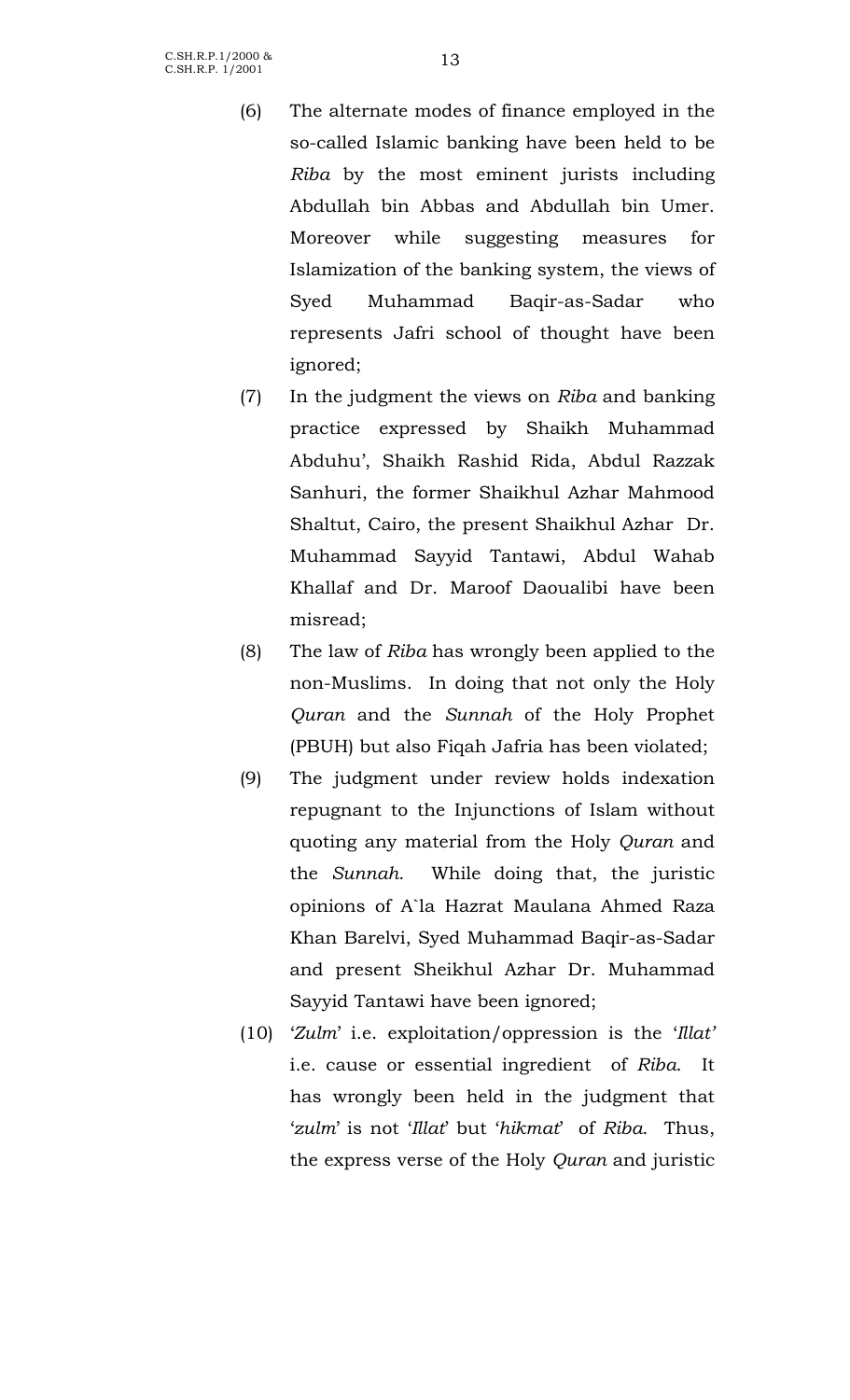opinions of Imam Ibn-e-Rushd and Maulana Ashraf Ali Thanvi have been opposed;

- (11) Pre-determination of fixed profit is not the only criterion which makes a transaction *Riba*. It has been stated in the *Hedaya* and also opined by Maulana Ashraf Ali Thanvi that predetermined fixed profit in a business transaction is the characteristic of *Mudaraba*;
- (12) The judgment under review has not taken note of the transformation of individualistic profit motive and risk factor to the society as a whole by virtue of the corporate business.

9. Mr. Gilani contended that the judgment of the Federal Shariat Court and that of the Shariat Appellate Bench suffered from infirmities, in that, the most important and delicate questions having material bearing on the issues involved in these cases have not been dealt with. He contended that he had raised at least 33 propositions in course of the hearing, which were not attended to by the Shariat Appellate Bench. He argued that the judgment of the Federal Shariat Court is biased inasmuch as Mr. Justice Dr. Tanzilur Rahman, C.J. (as he then was) had delivered the judgment with a predetermined mind because while delivering the judgment he had placed reliance on a report of the Council of Islamic Ideology of which he happened to be the Chairman at the relevant time which is apparent from a perusal of the judgment of the Federal Shariat Court in particular with reference to paragraphs 58, 59, 60, 62, etc. of the judgment. The Shariat Appellate Bench also proceeded to rely upon the said report and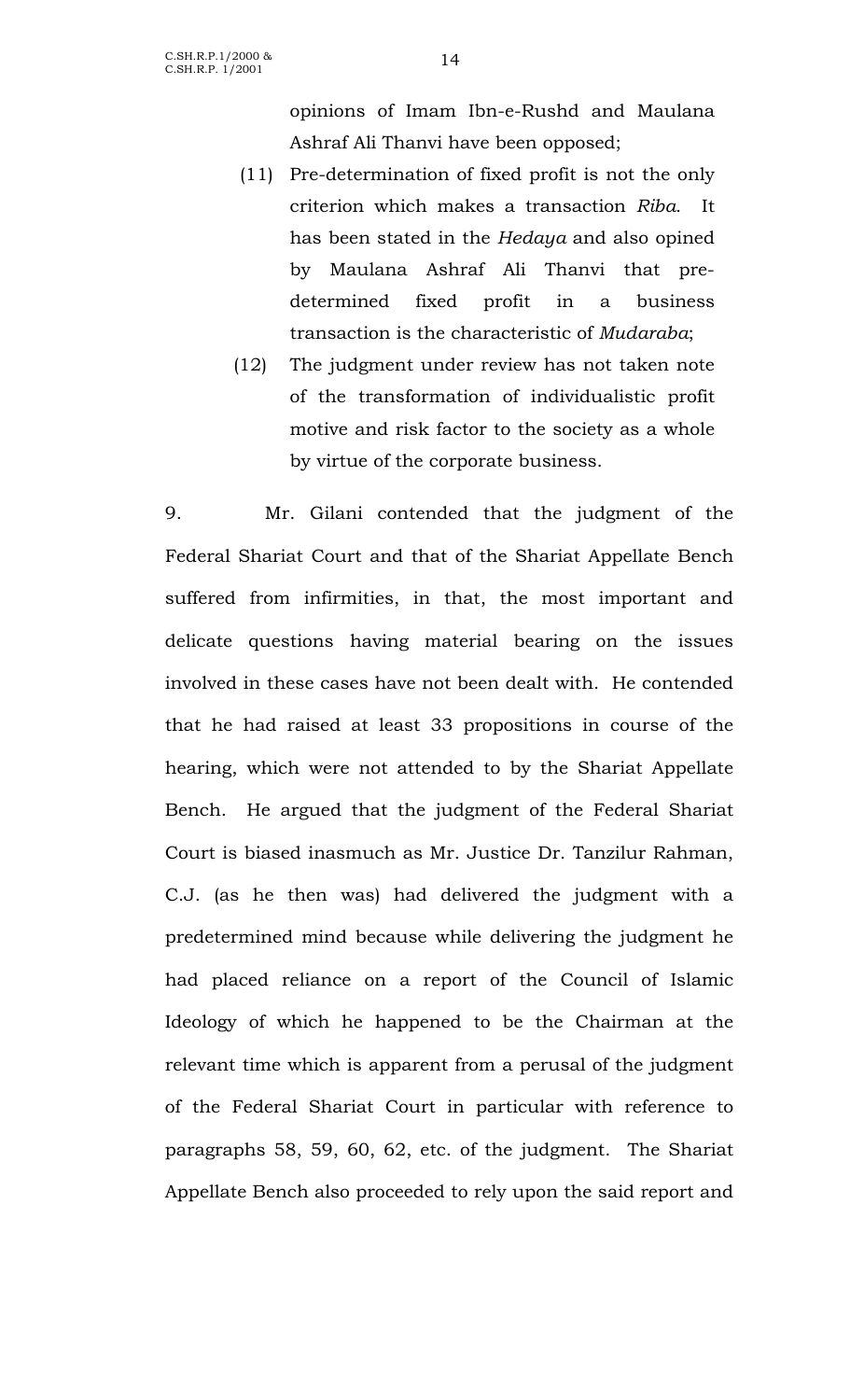C.SH.R.P.1/2000 & C.SH.R.P.1/2000 & 15<br>C.SH.R.P. 1/2001

the writings of Dr. Tanzil-ur-Rahman. The Shariat Appellate Bench did not consider this aspect at all and proceeded to rely upon the work of Dr. Tanzil-ur-Rahman and therefore the judgment under review as well as that of the Federal Shariat Court lacked objectivity. The learned Judges of the Federal Shariat Court confined themselves to the opinions of a particular group of scholars having a particular viewpoint from whom the author of the judgment (Dr. Tanzilur Rahman, C.J., as he then was) had derived inspiration for producing his works in the Council of Islamic Ideology as well as writing other books on the subject and kept out of consideration the opinions of other eminent jurists such as Shaikh Muhammad Abduhu', Shaikh Rashid Rida, Abdul Razzak Sanhuri, the former Shaikhul Azhar Mahmood Shaltut, Cairo, the present Shaikhul Azhar Dr. Muhammad Sayyid Tantawi.

10. Mr. Gilani vehemently urged that the alternate banking and financial system proposed in the judgment under review was not at all workable and the government has found it incapable of being implemented. He argued that the Federal Shariat Court did not advert to the question of *Riba-al-Fadl* and its enforcement-related implications and this glaring omission escaped the notice of the Shariat Appellate Bench. In this context reference may be made to the following observations of the Federal Shariat Court at page 63 of the judgment which reads as under: -

> "*Riba*, in law, signifies an excess (increase) in a (loan) contract in which such excess is, stipulated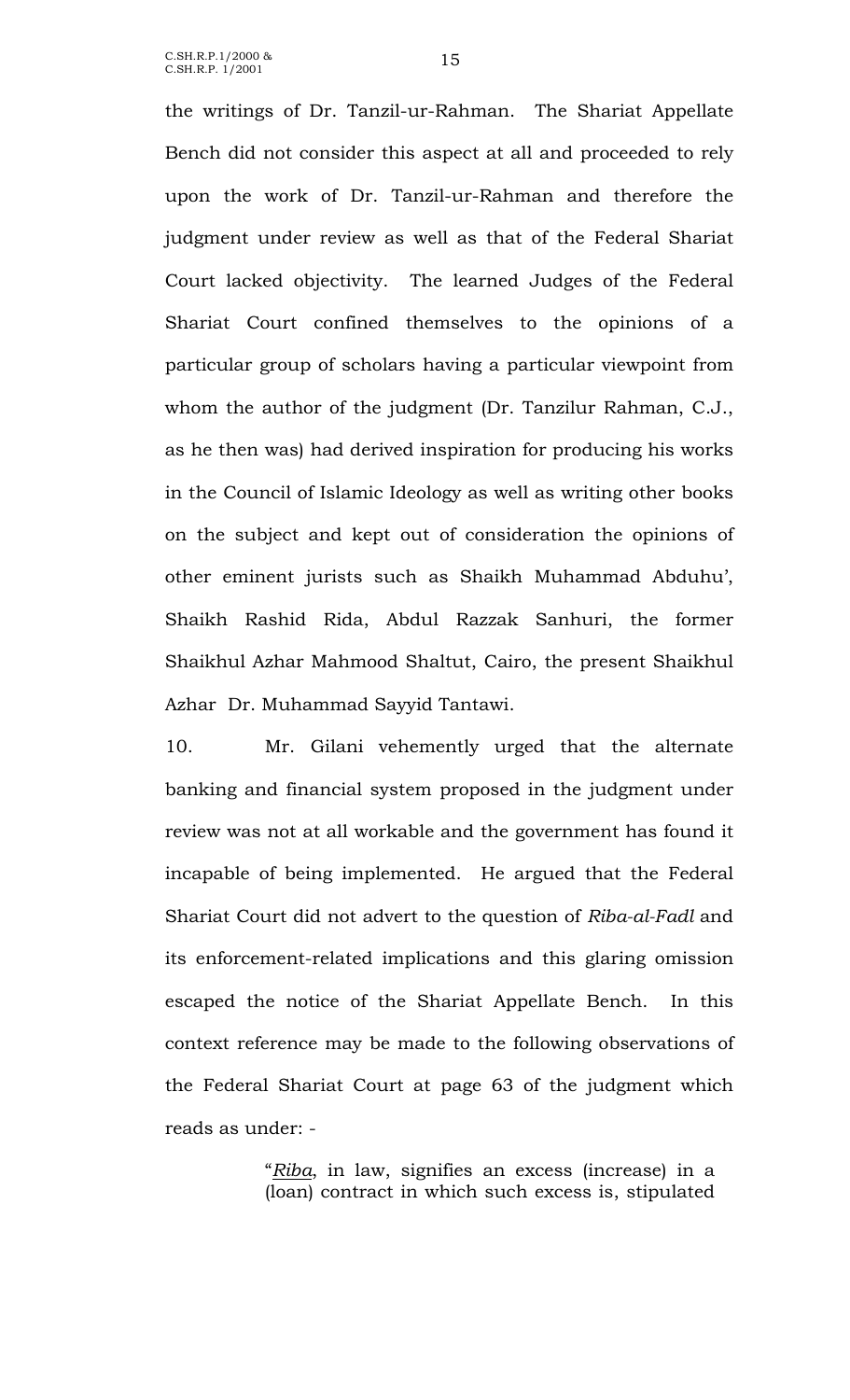as an obligatory condition on one of the parties, without any return i.e. without any property (*Mal*), in exchange. (See Book XIV on Sale Chapter VIII on *Riba* or usury. *Hedaya*, English Translation by Hamilton, Lahore, page 289), Imam Fakhrud-Din Al-Razi (d. 606 A.H.) in his well known *Tafsir al Kabir* writes that the meaning of the word *Riba* is increase but it does not mean that to recover every kind of increase is *Riba* and is unlawful(**حمار**( . The forbiddance of *Riba* relates to special kind of contract which was known amongst the Arabs as *Riba al Nasiyah* (**رباالنسيه** (i.e. increase on debt. (The other kind of *Riba* called "*Riba al Fadl*" ( **رباالفضل** ( is outside the scope of the present discussion."

The exclusion of *Riba-al-Fadl* from consideration was reiterated

at page 96 of the judgment in the following words: -

"Presently in these petitions we are concerned with *Riba-al-Nasi'ah* …….. The difference of opinion whatever is found is regarding *Riba-al-Fadl* and that is out of discussion in the context of Bank interest which is under our consideration."

It is manifest from the perusal of the above findings of the Federal Shariat Court that the question of *Riba-al-Fadl* and its legal implications *qua* enforcement through legislation was kept out of consideration for the reason that the same was never treated subject-matter of the proceedings before it or a controversy to be set at rest. On the other hand, the Shariat Appellate Bench discussed *Riba-al-Fadl* in its judgment and after dividing it into three categories held that *Riba-al-Qur'an* and transactions of money covered by the first category of *Ribaal-Fadl* are more relevant to the modern business. Evidently, the Shariat Appellate Bench could not proceed to determine this issue in the appeals unless there was a finding recorded by the Federal Shariat Court. There is an error apparent on the record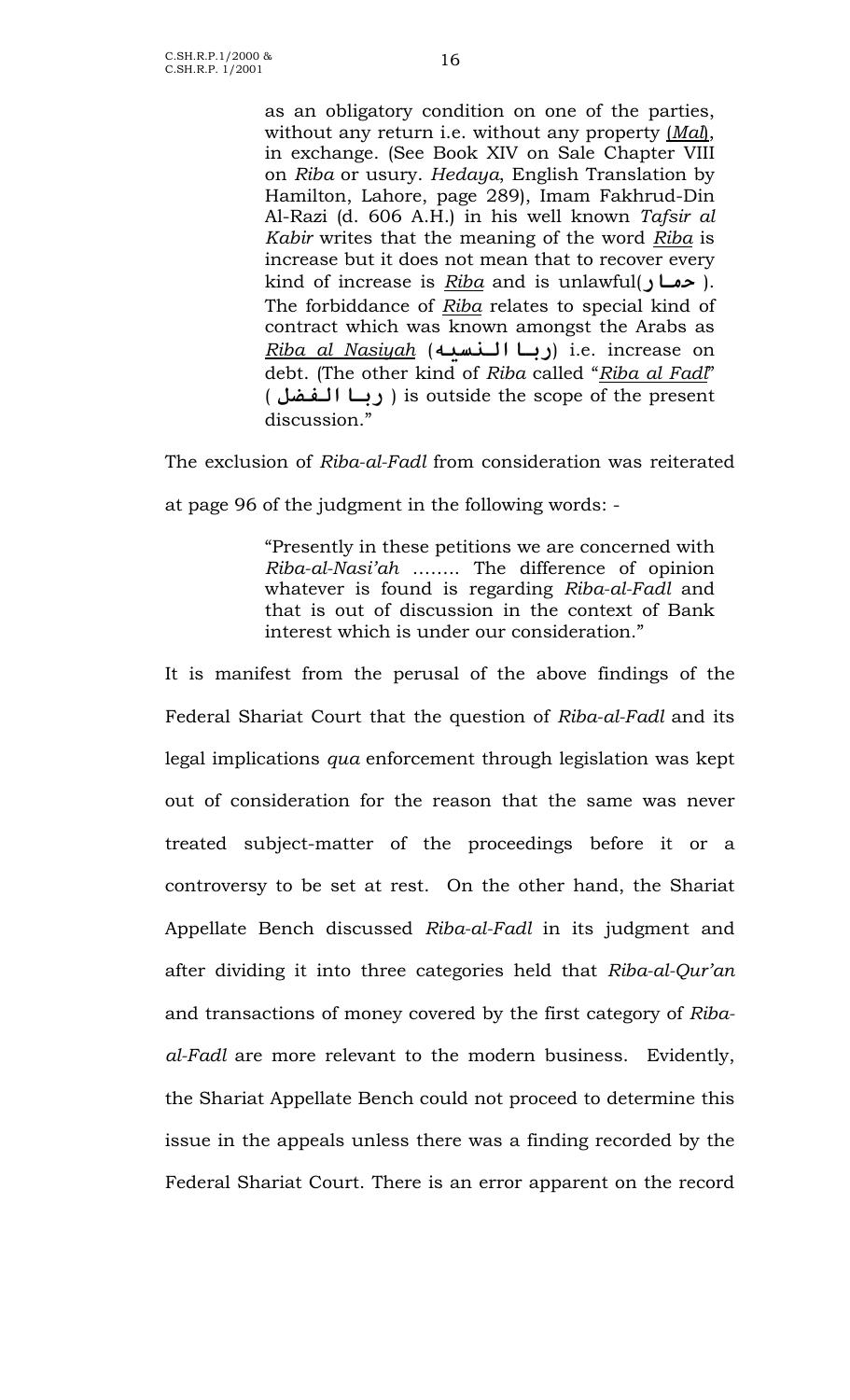inasmuch as the Shariat Appellate Bench considered that the issue to be resolved by them did not relate to *Riba-al-Nasi'ah* alone but also to *Riba-al-Fadl*, therefore, they should have refrained from recording any finding on these concepts and ought to have remanded the case to the Federal Shariat Court for determination of the questions which were germane to the issue of *Riba-al-Fadl*.

11. Mr. Gilani argued that all the Islamic banking system suggested in the judgment under review is a misnomer and except *Musharika* all other modes of finance are nothing but *Heela* ( **حيله**( , i.e. devices to avoid what is otherwise *Riba* which are in fact more harsh and oppressive having the element of '*zulm*' and are worst in consequences as compared to the various forms of interest prevalent in the present day banking system which have wrongly been termed as *Riba al-Nasi'ah* in the judgment under review. This aspect also requires thorough and elaborate research on all its *pros and cons* and implications by an independent and unbiased mind. The judgment under review omitted to take into consideration the fact that the alternate system is not a consensus oriented system and had been bitterly opposed by many eminent jurists including *Abdullah bin Omer* and *Abdullah bin Abbas*.

12. Mr. Makhdoom Ali Khan, learned Attorney General for Pakistan vehemently contended that the Federal Shariat Court as well as the Shariat Appellate Bench did not at all deal with the questions of jurisdiction as well as maintainability of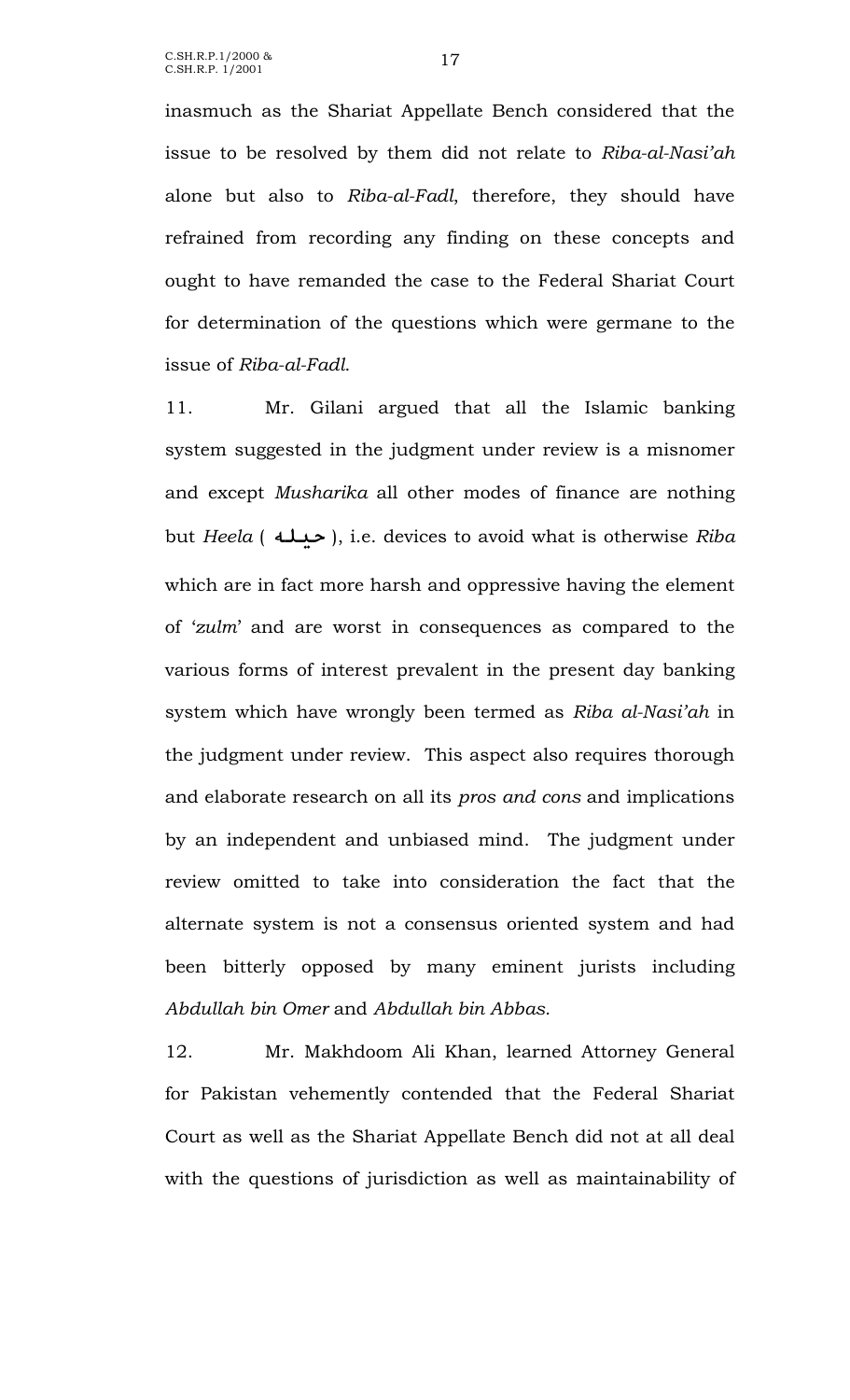the petitions before the Federal Shariat Court with reference to the provisions of Articles 29, 30(2), 38(f), 81(c) and 121(c) of the Constitution and have only referred to the constitutional provisions relating to jurisdiction of the Federal Shariat Court to examine fiscal laws. We have also noticed that the payment of interest finds mention in Article 161 as well as the definition of the expression 'pension' in Article 260 of the Constitution. Regarding the provisions of the Constitution as contained in the Principles of Policy in relation to elimination of *Riba* it was observed by the Federal Shariat Court that the government did not make any effort to achieve the objective set out therein and the judicial aspect of the case was not taken into consideration. In this behalf, reference may be made to the observations made by Dr. Tanzil-ur-Rahman, C.J. at page 51 of the judgment, which read as under: -

> "55. As to interest, Pakistan's Constitution, 1956 provides that the State shall endeavour to eliminate Riba as early as possible (Art.28-F), but no effort was made to realize that objective. In 1962 Constitution, it was, again, provided in the principles of policy (No.18) that Riba (usury) should be eliminated. Similar provision was again made in the Constitution of 1973, (Art.38-F)."

It is also pertinent to mention that even the Shariat Appellate Bench did not examine all the jurisdictional aspects of the case in the light of the above provisions of the Constitution as a whole and confined itself to striking down certain rules relating to operation of the Consolidated Fund.

13. We have noticed that the Federal Shariat Court did not at all deal with question of applicability or otherwise of the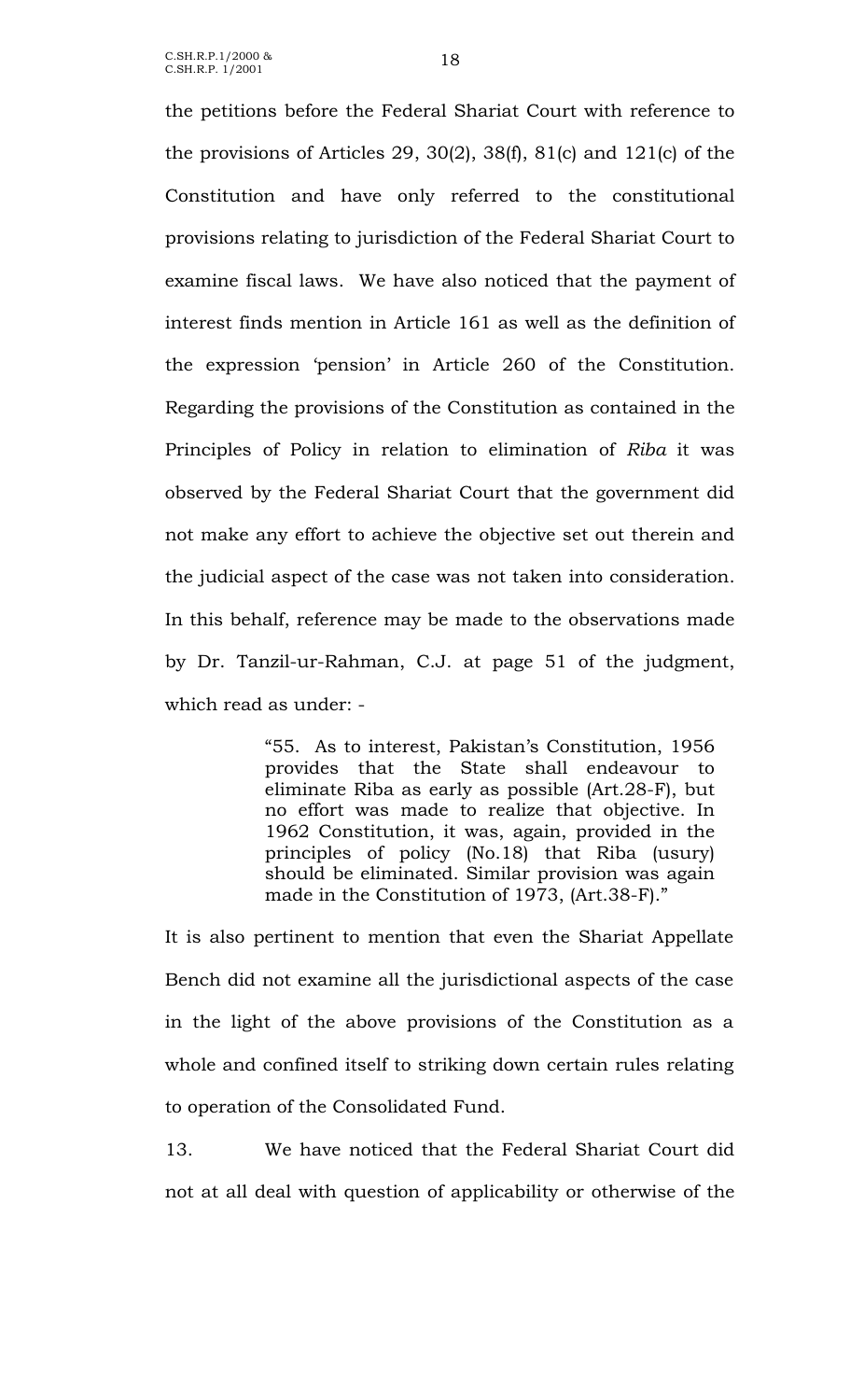prohibition of *Riba* to non-Muslims and surprisingly the Shariat Appellate Bench proceeded to hold that the prohibition applied to the non-Muslims which was not the issue before it. On this score also, the Shariat Appellate Bench ought to have remanded the case to the Federal Shariat Court to determine this question.

14. It was urged before us that the term *'Qarz'* is confined to that type of transaction which is made in the name of Allah in the form of *'Sadaqa', 'Khairaat'*, i.e. almsgiving, etc. It was argued that the present system of bank accounts and investments in various schemes of the government do not involve any transaction of loan, debt or *Riba* and are investment simpliciter. While entering into such transactions, the investor has no compulsion and he acts voluntarily in investing his money for purposes of security as well as earning of profit and, therefore, the receipt of profit by such a person in the circumstances particularly when there is no element of exploitation (*'zulm'*) which is a *sine qua non* in a transaction of *Riba*, cannot be termed as *Riba*. In this behalf, the cases of pensioners, widows, etc. were brought to our notice and it was urged that the continuance of the present day banking system and the government sponsored savings schemes as well as the transactions which lack ingredient of '*Qarz*' involving '*zulm*' (exploitation, oppression, etc.) as envisaged by the Holy *Quran* and *Sunnah,* was in the larger interest and welfare of the people. It was also urged that in case the judgment is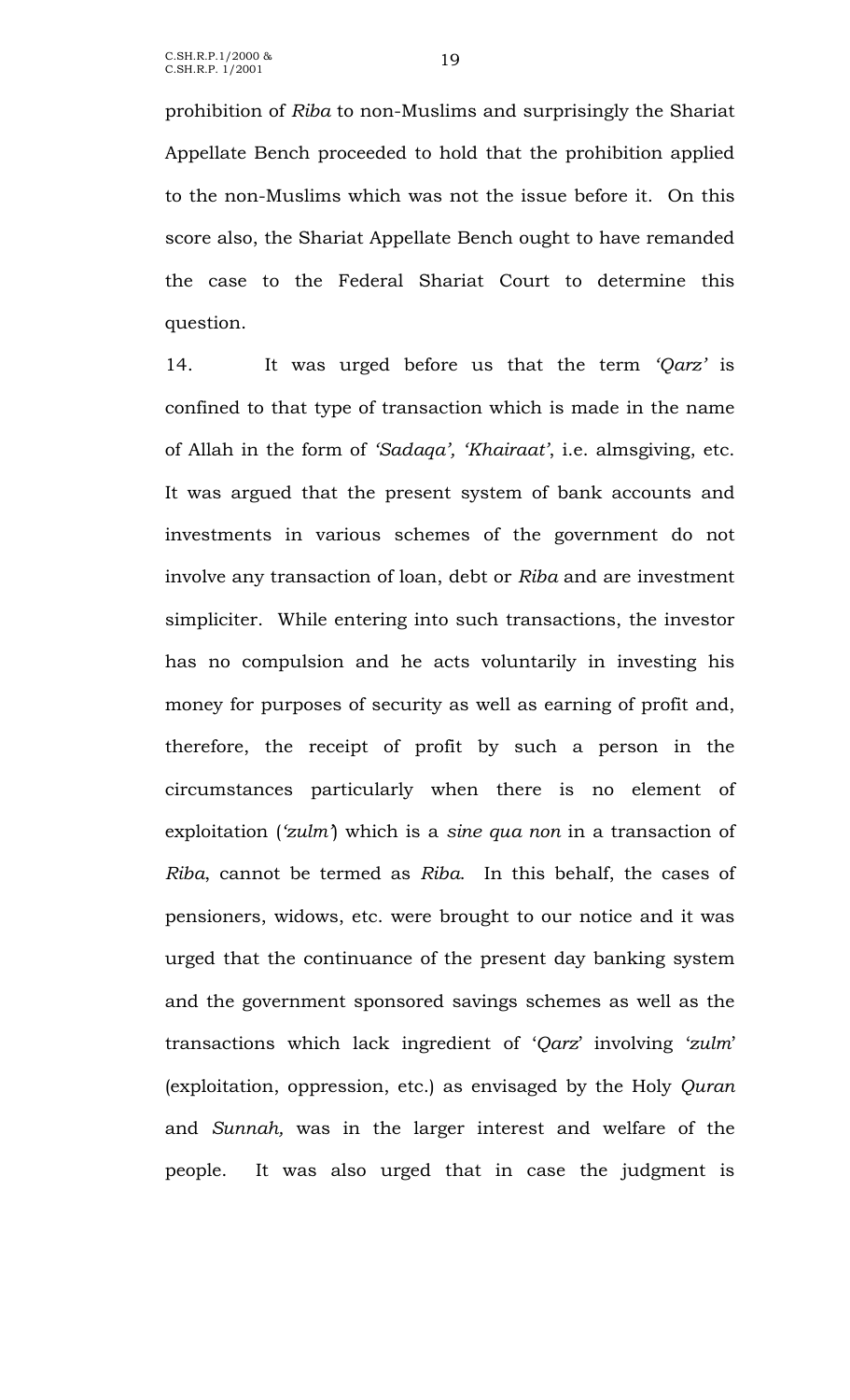implemented, it would lead to chaos and anarchy in the country and a duty is cast on an Islamic State to take all steps which are necessary in the public interest and the welfare of the people and avoid chaos and anarchy.

15. The Shariat Appellate Bench while proceeding to examine the fiscal questions relating to inflation, indexation, etc. made the following observation at page 734 of the judgment: -

> "186. In order to solve this problem, many suggestions have been proposed by different quarters, some of which are the following:-

- (a) That the loans should be indexed, meaning thereby, that the debtor must pay an additional amount equal to the increase in the rate of inflation during the period of borrowing.
- (b) That the loans should be tied up with gold, and it should be presumed that the one who has loaned Rs.1,000/- has actually loaned as much gold as could be purchased on that date for Rs.1,000/ and must repay as much rupees as are sufficient to purchase that much of gold.
- (c) That the loans should be tied up by a hard currency like dollar.
- (d) That the loss of the value of money should be shared by both creditors and lender in equal proportion. If the value of money has declined at a ratio of 5%, 2.5% should be paid by the debtor and the rest should be borne by the creditor, because the inflation is a phenomenon beyond the control of either of them. Being a common suffering, both should share it.

187. But we feel that this question needs a more thorough research which before its, final decision in this Court should first be initiated by different study circles of the country, especially, by the Council of Islamic Ideology and the Commission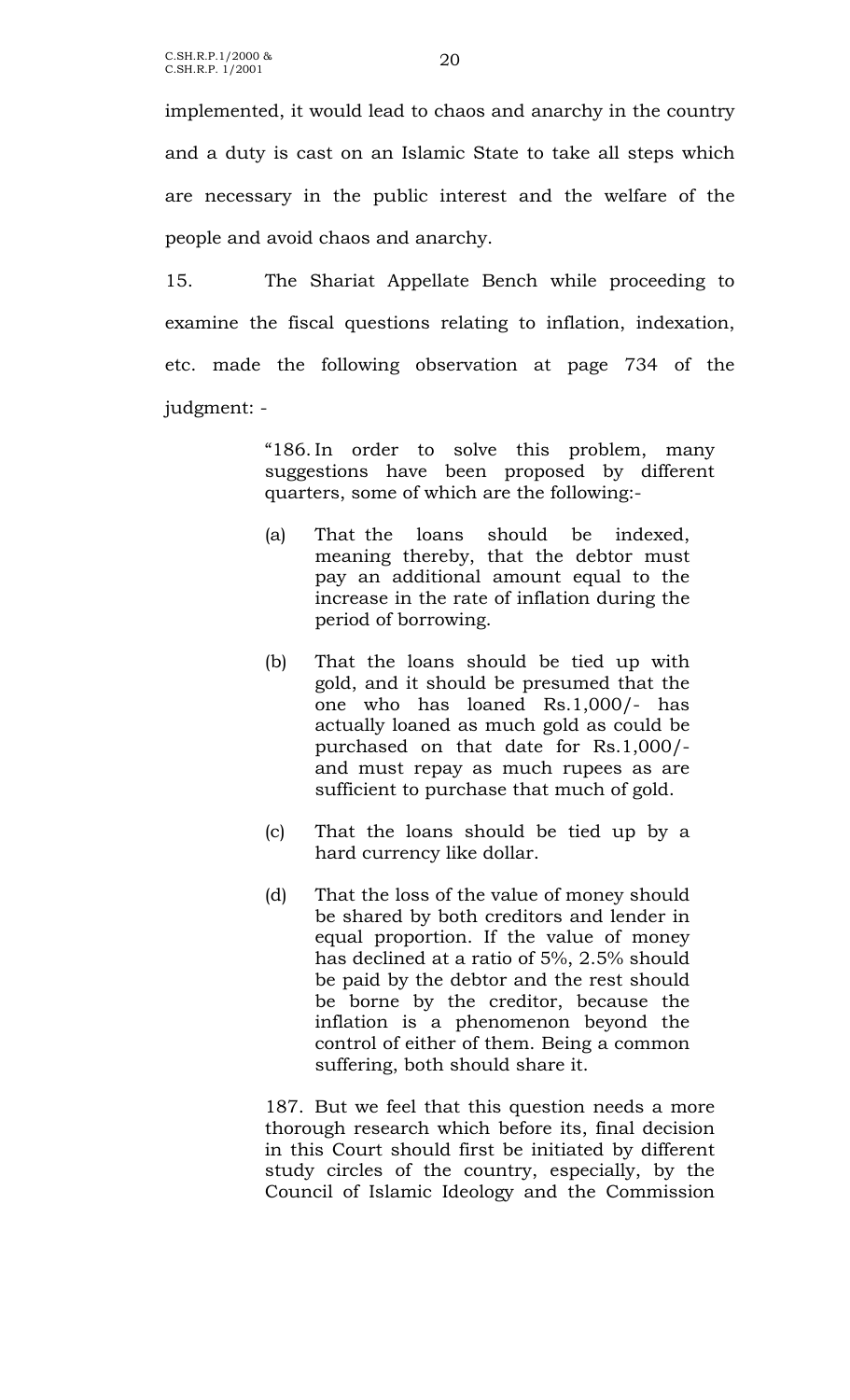for the Islamization of Economy. Many international seminars have been held to deliberate on this issue. The papers and resolutions of these seminars should be analyzed in depth.

188. On the other hand, having held that this question does neither justify interest nor provides a substitute for it in the banking transactions, we do not have to resolve this issue in this case, nor does the decision about the laws under challenge depend on it. We, therefore, leave the question open for further study and research."

In the face of the above observations and the finding of the Federal Shariat Court on the question of indexation that it was not permissible the Shariat Appellate Bench, before striking down any law, ought to have remanded the case to the Federal Shariat Court to decide the issues of inflation and indexation afresh which according to the Bench itself required elaborate discussion, research, further study and in-depth analysis of the papers and resolutions of international seminars. In this context Mr. Gilani argued that the definition of '*Ra'sul Maal'*, i.e. the principal amount which is liable to be returned in a transaction of '*Qarz*' must be re-defined keeping in view the scope of its intrinsic value in relation to inflation so that there should be no exploitation as regards the equities of the parties.

16. We may observe here that before the Federal Shariat Court Mr. Khalid M. Ishaque, learned Sr.ASC had raised the following three contentions: -

> "38. Mr.Khalid Ishaque, Advocate, who appeared on 10.6.1991 on behalf of National Bank of Pakistan and State Life Insurance Corporation, filed interim written reply on behalf of his clients and raised the following pleas:-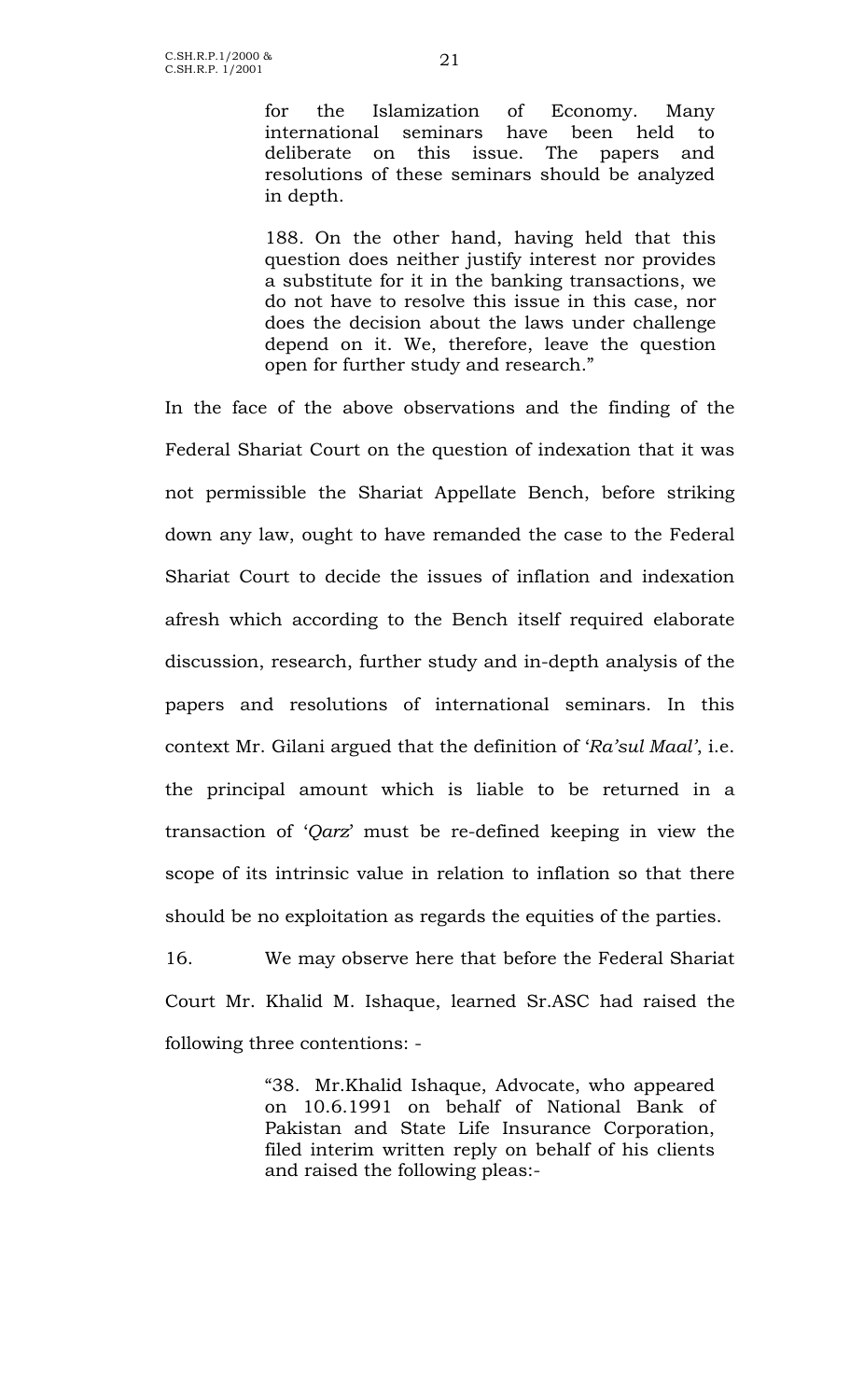- (i) The Banks in Pakistan are working within the framework of Banking instruments prescribed by the State Bank, with the approval of Council of Islamic Ideology, as valid Islamic Instruments.
- (ii) There is a considerable juristic opinion available to the fact that an increase to offset the inflation would have legal justification and would not be counted as riba; and
- (iii) There is juristic opinion available to the fact that Bank interest does not fall in the category of prohibited riba (interest). According to his opinion, Banks participate in the procedure processes of the Society/Community, make productive labour possible, increase social wealth, and take only a fraction of the profit that accrues to them which is not riba."

These contentions were not resolved on the ground that the learned counsel who had raised the same did not send the texts in support thereof. In this behalf, Dr. Tanzil-ur-Rahman, C.J. (as he then was) made the following observations: -

> "44. We have gone through the aforesaid Note wherein the opinions of Ibnal-Qayyim, Muhammad Abduhu, Rashid Raza, Sanhuri, Daoualibi, Shaikh Draz, Maulana Abul Kalam Azad, Maulana Abdul Aala Maudoodi, Maulana Mufti Muhamamd Shafi and Dr.Wahba Al-Zuhaili are alleged to be in favour of the plea about Bank interest, as raised by the counsel………… No text was sent…….. Therefore, unless and until the exact writings of the great Imams or jurists are laid before us by the counsel we are unable to place any reliance on the secondary source of the said Nabil."

In this view of the matter, it was all the more necessary for the Shariat Appellate Bench to have remanded the cases to the Federal Shariat Court for giving a clear verdict after considering all the relevant material.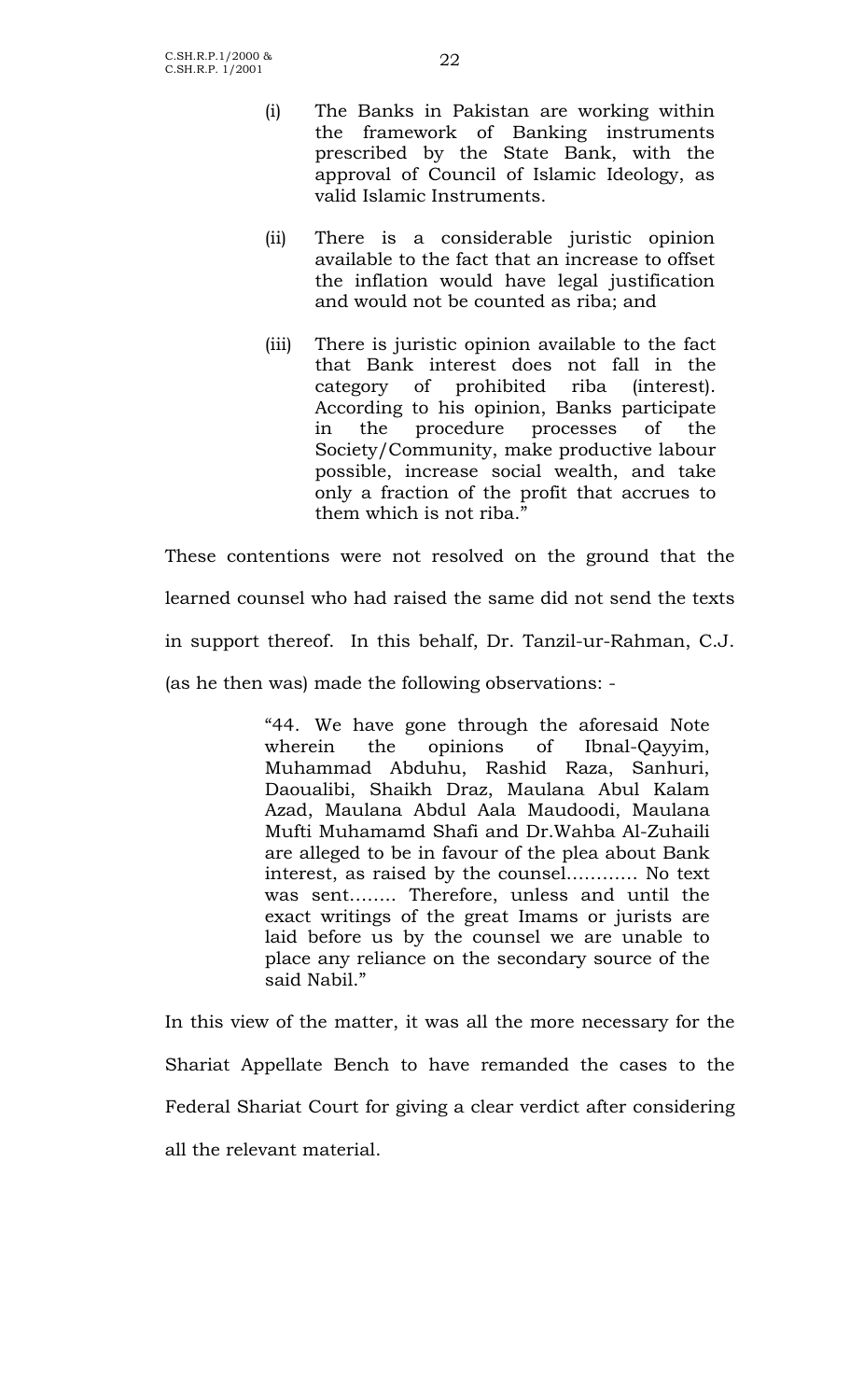17. A case for review of the impugned judgment is made out as there are errors floating on the surface of record as highlighted in the preceding paragraphs. In this view of the matter we find no force in the contention that the submissions made in support of the review petition amount to a plea for rehearing of the case.

18. In the light of the foregoing discussion, we are of the considered view that the issues involved in these cases require to be re-determined after thorough and elaborate research and comparative study of the financial systems which are prevalent in the contemporary Muslim countries of the world. Since the Federal Shariat Court did not give a definite finding on all the issues involved the determination whereof was essential to the resolution of the controversy involved in these cases, it would be in the fitness of things if the matter is remanded to the Federal Shariat Court which under the Constitution is enjoined upon to give a definite finding on all the issues falling within its jurisdiction.

19. Resultantly, Civil Shariat Review Petition No. 1 of 2000 filed by the United Bank Ltd is allowed, the judgment dated 23rd December, 1999 passed by the Shariat Appellate Bench of this Court in Shariat Appeals No. 11 to 19 of 1992 and the judgment dated 14th November, 1991 of the Federal Shariat Court passed in Shariat Petitions No. 42-I + 45-I of 1991 etc. are set aside and the cases are remitted to the Federal Shariat Court for determination